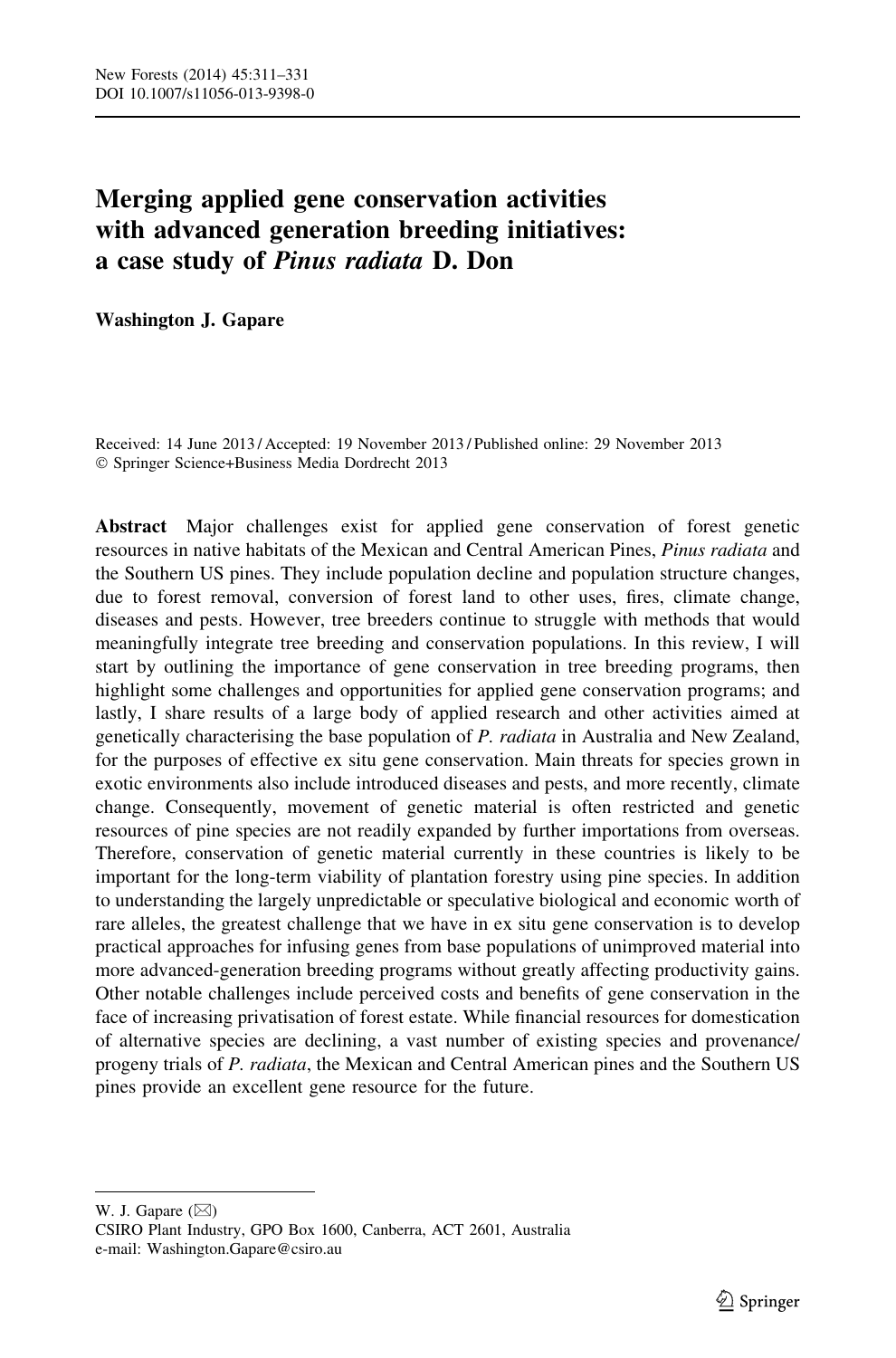**Keywords** Genetic diversity  $\cdot$  Ex situ gene conservation  $\cdot$  Climate change  $\cdot$ Diseases *· Pinus radiata* 

#### Why we need gene conservation in tree breeding programs

Genetic diversity is widely recognised as the key component for long-term survival of most tree species. It is a foundation of sustainability because it provides raw material for adaptation, evolution, and survival of species and individuals, especially under changed environmental and disease conditions (e.g. Frankham et al. [2002;](#page-17-0) Reed and Frankham [2003\)](#page-19-0). Genetic uniformity may leave a species vulnerable to new environmental and biotic challenges (FAO [2006](#page-17-0)). Long-term conservation of forest genetic resources (FGR) is a cornerstone of sustainable forest management. Through conservation and proper forest management, it is possible to maintain the evolutionary processes of species and the diversity of their gene pools for use now and in the future (Geburek and Konrad [2008](#page-18-0)). Traditionally, forest conservation has often been understood as a steady-state process, whose goal is to protect natural forests in their original state. Forests, however, are dynamic systems that are now being altered by human intervention as well as natural climatic changes. Human activities have modified forests and their biodiversity for millennia, even in seemingly pristine tropical forests (Kjaer et al. [2004](#page-18-0)).

In conserving forest genetic resources, we are concerned primarily with conserving genetic diversity within and among populations of a species. Our priorities are normally based on the economic and environmental importance of the species, its ecological functions, the level of risk, or other special features that contribute to the importance of a species. For example, quantitative traits (e.g. survival, resistance to biotic or abiotic stress and growth) are of economic significance and associated with population adaptation to different environments. Since different pictures of population genetic structure are often provided by molecular markers versus adaptive quantitative traits (e.g., Karhu et al.  $1996$ ; Merila and Crnokrak [2001](#page-19-0)), integration of both kinds of information should be used to develop strategies for the genetic conservation of tree species (e.g., Frankham [2010\)](#page-17-0). However, most studies aimed at formulating conservation strategies have used DNA markers to determine the level of genetic variation and population structure, although variation for such neutral markers may correlate poorly with traits under selection and does not necessarily reflect the evolutionary potential of the species (Reed and Frankham [2003;](#page-19-0) Leimu et al. [2006](#page-18-0)). Methods that assess important genetic variation are being developed (e.g., Avise [2010](#page-16-0)). These may include the application of single nucleotide polymorphisms (SNPs) (e.g., Neale and Savolainen [2004;](#page-19-0) Namroud et al. [2008](#page-19-0)). The end result of this is to ensure that functionally useful alleles will be identified and available in the future and can be captured in breeding programs within useful genotypic sets. For example, genes of intermediate frequency are relatively easy to conserve as they are commonly expressed. However, lowfrequency genes (rare alleles) are more difficult to conserve even though they may well be needed for the future to meet new selection criteria such as resistance to new pests and diseases (e.g., Eldridge [1978;](#page-17-0) Burdon [1997](#page-16-0); Yanchuk [2001;](#page-20-0) Gapare et al. [2005\)](#page-17-0).

Gene conservation involves several sequential stages, ranging from the initial selection of target taxa and identification of conservation objectives, through field exploration and germplasm collection, to the actual storage and management of that germplasm over extended time periods. Existing forest resources and the genetic diversity they contain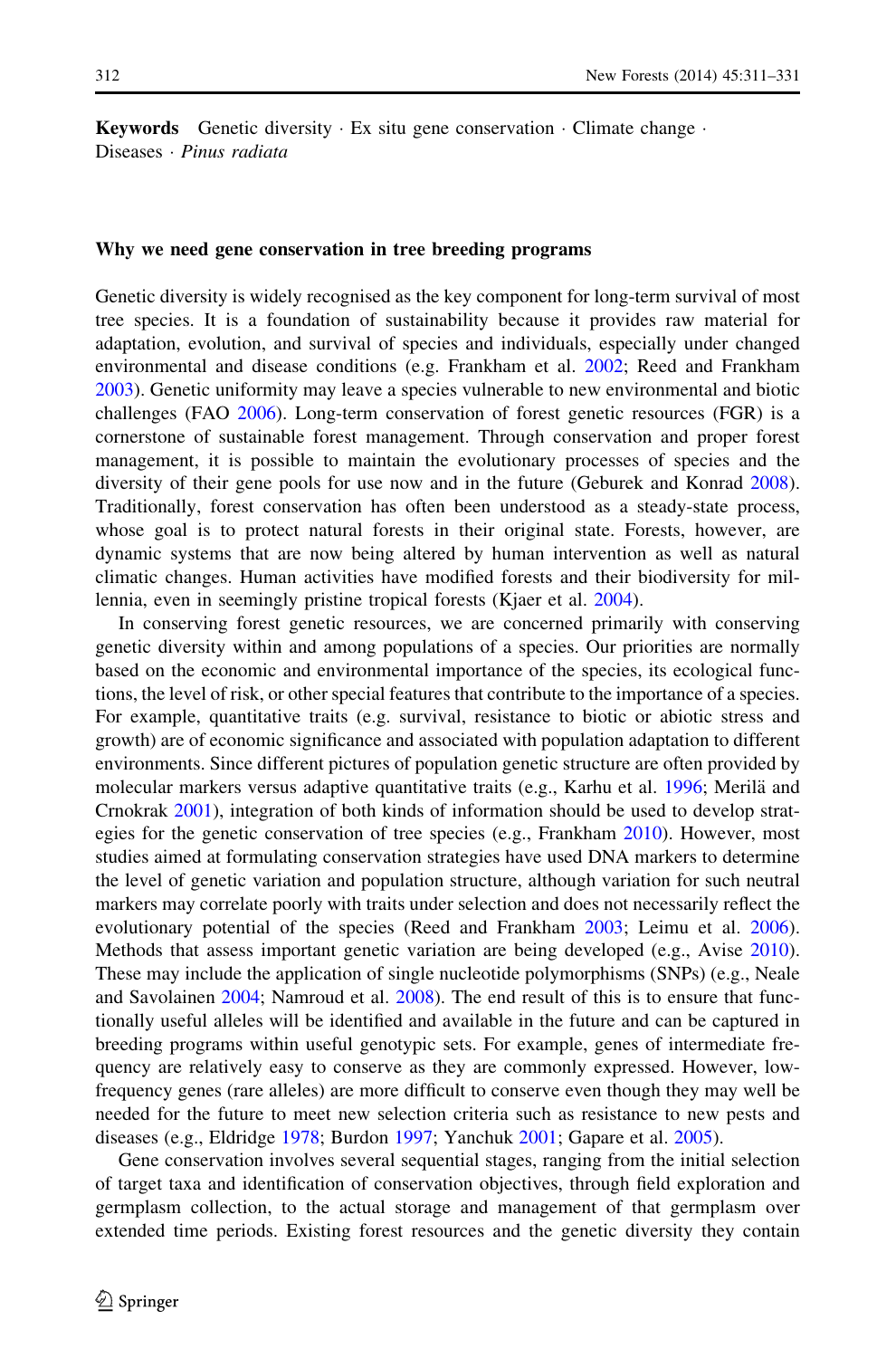provide a basis for conservation measures. The selection of candidate species is one of the most important phases of the conservation process because future activities will be based on priorities set in the planning phase. As soon as priority setting has been completed, genetic diversity must be assessed and located for subsequent conservation activities. The selection of conservation measures depends on how the objectives of a conservation programme are defined and practical options available, especially in connection with in situ measures. These measures then provide a framework to implement practical conservation work.

Conservation of genetic resources can be accomplished through a variety of in situ and ex situ approaches (e.g., St. Clair and Howe [2011](#page-19-0)). In situ methods protect plants in their native habitats where they are subject to natural evolutionary processes. Ex situ methods involve storing genetic material in locations such as seed banks, genetic resource plantings (such as provenance and progeny trials and broadly-based gene-resource plantations), and seed- and breeding orchards. There is a general consensus among scientists and practitioners that no single conservation method is adequate, and that different methods should be applied in a complementary manner (e.g., Boffa et al. [2000\)](#page-16-0). In situ gene conservation, however, has a number of benefits and so often forms the basis of conservation programs. It allows evolutionary processes to be maintained, including the adaptation of tree populations to changing environmental conditions. This is particularly important for breeding programs, since future human needs and environmental conditions are difficult to predict. As mentioned earlier, in situ and ex situ gene conservation should be used in a complementary fashion to conserve forest genetic resources. Both are an integral part of the conservation process, and both can be effective only after genetic diversity has been located and conservation priorities have been set. The main purpose of ex situ gene conservation is to capture and maintain a representative sample of the existing genetic diversity of a species. However, there will inevitably be selective pressure that does not match those conserved in situ. Moreover, the downside of any selection for commercial traits will tend to be offset by reducing the opportunity costs of maintaining a given area of gene-resource planting, which will hopefully enable greater genetic diversity to be maintained. And if one can maintain bigger areas of gene-resource plantings, then it is feasible to reduce the pressures of pollen contamination. For highly endangered tree species, ex situ conservation may be the only approach in the short to medium term. The main pitfalls of collecting germplasm samples for ex situ gene conservation are: (1) limited geographic coverage of genetic variation; (2) other biases in the collected plant material; and (3) samples that are too large to deal with (Brown and Hardner [2000](#page-16-0)). Because ex situ gene conservation plantings are typically (but not always) more costly than in situ gene conservation, it is particularly important that sampling of populations and germplasm within populations is given special attention to maximise the use of limited financial and human resources.

An important requirement in conserving quantitative variation is to maintain its dynamics (Yanchuk [2001](#page-20-0)). Maintenance of continuing evolution should be primarily emphasised in developing conservation strategy. Conservation ex situ in the forms of seed bank, and tissue bank, called static conservation, decouples from dynamic environments and implies a risk of maladaptation in the future and can easily result in large genetic differentiation between populations maintained ex situ and in situ, especially for loci with large or moderate effects (Hu and Li [2002\)](#page-18-0). Adaptation of material in static conservation would be affected by the conditions in storage and the time elapsed. Pinus radiata seed had viability levels as low as  $3\%$  after 25 years in cold storage (Gapare et al. [2012a\)](#page-18-0). A robust gene conservation strategy combines elements of both approaches and is based on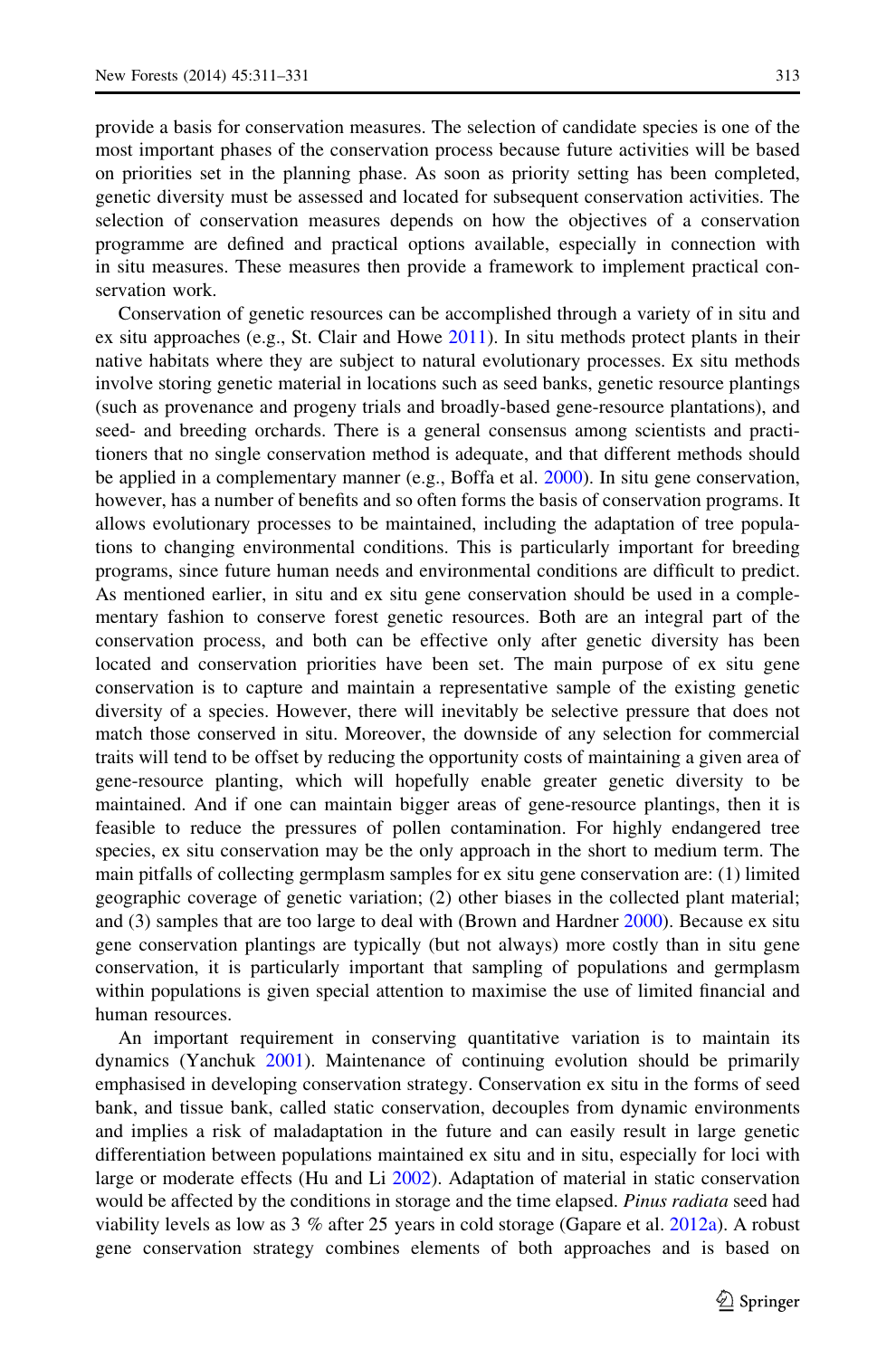knowledge of the genetic structure of a species and the perceived threat to a species whether from natural disturbance processes, introduced insect and pathogens, or sensitivity to changing climate. Addressing these issues effectively depends on a well-integrated tree breeding strategy to serve the management of genetic resources.

As breeding programs have become more sophisticated, there have been moves towards expanding the genetic bases. For example, the original genetic base of the Australian breeding populations of P. radiata may have been of the order of 200–300 seed trees from a limited part of the natural range of P. radiata (Wu et al. [2007\)](#page-20-0). The genetic base for the land race(s) and traditional breeding populations has been a very incomplete and unbalanced sample of the species' natural range and hence of its total genetic diversity. In most cases, the genetic base of populations derived from second- and third- generation selections are probably too narrow and there is a need to infuse new germplasm to expand the genetic base.

Because of anticipated adverse climatic change and resulting increases in risk of disease and insect attacks in forest plantations in the future, there is need to maintain broad genetic bases for adaptability and pest resistance. Ironically, the recent influx of tree diseases and insects in plantations around the world and the threat they pose to major commercial tree species has been a catalyst in renewing interest in applied tree conservation programs as sources of new, better-adapted, genetic material (Burdon [2010;](#page-16-0) Dvorak [2012](#page-17-0)). For example, in Chile, a new disease (Daño Foliar del Pino' (DFP)), caused by Phytophthora pinifolia (Pine needle and shoot blight) has severely affected more than 60,000 ha of prime P. radiata plantations in the country (Durán et al. [2008](#page-17-0)). Phytophthora pluvialis (Red Needle Cast) is an emerging disease threat of P. radiata in New Zealand (Reeser et al. [2013\)](#page-19-0). In Australia and New Zealand, Dothistroma septosporum (Dothistroma needle blight) remains a challenge. The infection has a strong negative impact on growth. The economic impact of *Dothistroma septosporum* in New Zealand has been estimated at about \$24 million per year, including chemical control costs of about \$2.5 million per year in addition to direct growth loss costs (Bulman et al. [2004\)](#page-16-0). Essigella californica (Monterey Pine Aphid) on P. radiata forests in New South Wales, Australia has been associated with severe upper crown yellowing and premature needle cast, resulting in some tree death. In South Africa, pitch canker fungus is now established on P. patula and P. greggii in nurseries and rarely (so far) is found on trees in the field (Coutinho et al. [2007](#page-17-0); Roux [2007;](#page-19-0) Mitchell et al. [2011](#page-19-0)). It is also major problem on P. *radiata* in the nursery and sometimes on older trees in the field.

Climate change, and the associated shifts and fluctuations in temperature and precipitation patterns, are likely to affect substantial areas of forest plantation production in the tropics and subtropics (e.g., Leibing et al. [2013](#page-18-0)). Progressive climate change may make the choice of which species and provenance to plant increasingly difficult in native environments. However, in exotic conditions, use of results from provenances trials planted at different locations may guide decisions on which genotypes to plant. This highlights the importance of continued investment in provenance trials establishment. Increases in the frequency, duration, and/or severity of drought and heat stress associated with climate change could fundamentally alter the composition, structure, and biogeography of forests in many regions. There are increases in tree mortality associated with climate-induced physiological stress and interactions with other climate-mediated processes such as insect outbreaks and wildfire. Climate change will require trees to cope with new biotic and abiotic environments and stresses, including: habitat shifting and alteration, fragmentation, drought, temperature extremes, wildfire, and novel insect and disease pressures. The specific effects of climate change will vary greatly over time and space. According to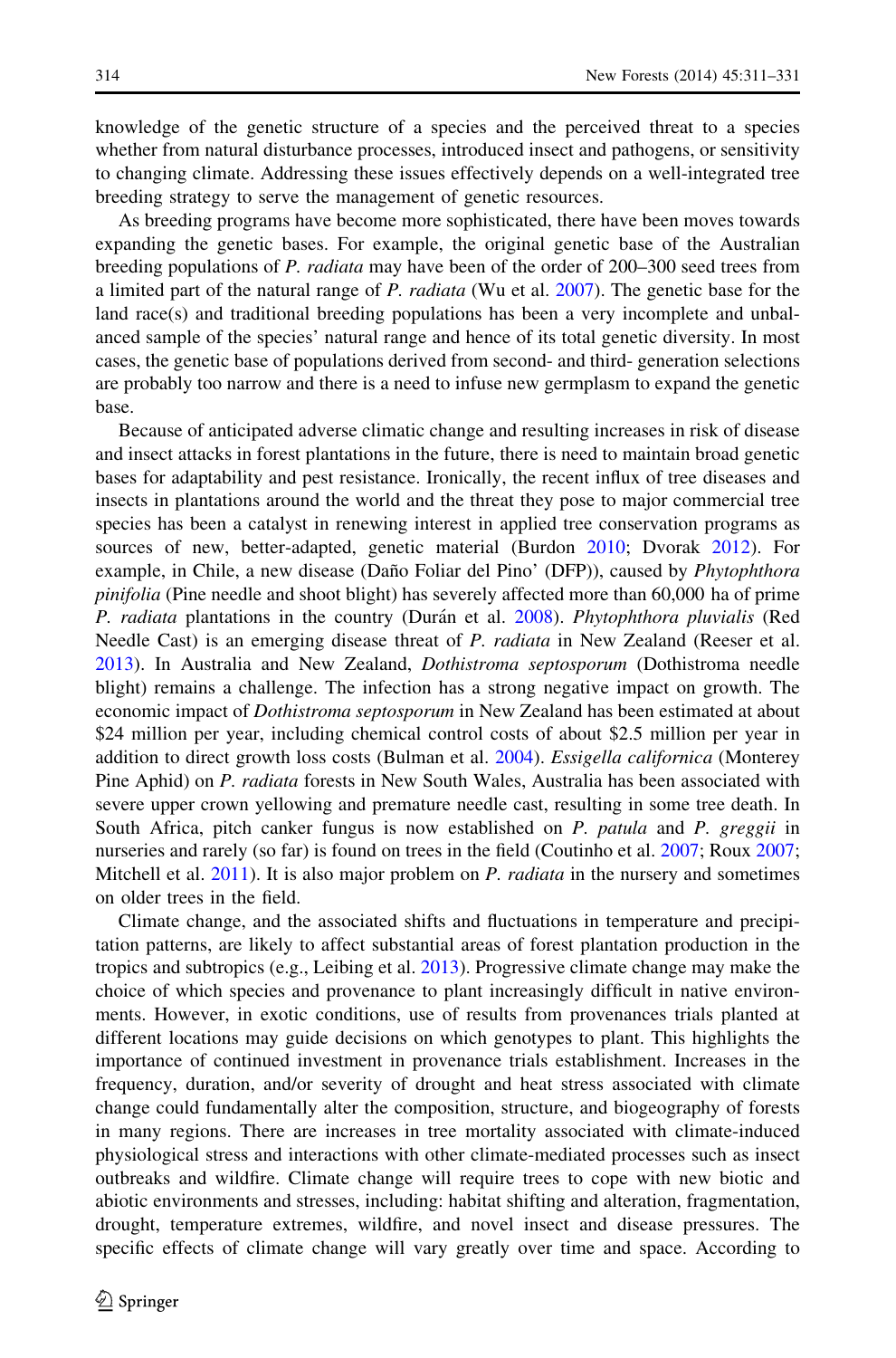climate change predictions by the intergovernmental panel on climate change, seed material that is well matched under the current climate will have to grow in sub-optimal conditions within the production cycles of the upcoming decades (McKenney et al. [2009](#page-19-0)). This suggests that forest plantations will need to take anticipated climate conditions into account in order to maintain productivity in future harvest cycles. Therefore, seed material, adapted to the novel climate conditions, needs to be immediately identified and selected (Spittlehouse and Stewart [2003\)](#page-19-0).

## Current in situ gene conservation efforts: challenges and opportunities

Geist and Lambin [\(2002](#page-18-0)) highlighted that tropical deforestation is still continuing and it is clear that many in situ conservation efforts in the tropics have not been effective. This lack of success can be attributed partly to inadequate participation by various stakeholders in natural resources management and conservation, and tree breeders (Koshy et al. [2002\)](#page-18-0). For the last three decades, researchers and scientists have urged that the forest community be more pro-active in the development of sound gene conservation programs to promote sustainable forestry, which includes maintaining and protecting genetic base populations (e.g. Eldridge [1978](#page-17-0), [1997](#page-17-0); Dvorak [2012](#page-17-0)). However, there are differences on issues such as strategy and approaches (ex situ vs. in situ), focus on common versus low-frequency alleles, the cost/benefits of long-term programs to maintain gene pools, and the justification for protecting commercially important tree species represented by large areas of exotic plantations (Eldridge [1978;](#page-17-0) Dvorak [2012\)](#page-17-0). Some have argued that rare alleles arise largely as unfavourable mutations, are merely evolutionary relics and contribute little to the overall fitness value (e.g., Brown [1989\)](#page-16-0), whereas others (e.g., Gapare et al. [2005](#page-17-0)) suggested that rare alleles can be very important for long-term evolution. For example, recessive alleles for resistance to fungal pathogens are a very interesting case in point. Where they work, they tend to be much less prone to being 'defeated' by the pathogen mutation. If rare alleles become a target for future breeding objectives or for survival of populations, the possibility of relatedness among selected genotypes may not allow their effective use due to an excessive build-up of inbreeding. Burdon ([1997](#page-16-0)) postulated that, with a mixed mating system for pines, the rare alleles can be expressed reasonably readily and may have played a role in some conifers flipping over into becoming selfing species. It is therefore desirable to raise the probability of maintaining rare alleles in sufficient unrelated genotypes for future use in breeding populations. Dvorak ([2012\)](#page-17-0) also argued that as forest diseases become more prominent in plantation forestry and our understanding improves about the gene action that controls resistance to tree diseases, we might need to rethink the value of capturing rare alleles for use in breeding programs. As an example, resistance to fusiform rust (*Cronartium* quercuum f. sp. fusiforme), the most commercially damaging disease that affects P. taeda in the southern USA, costs the industry million of dollars in annual losses (Schmidt [1998](#page-19-0)) and is probably controlled by rare alleles (Dvorak [2012\)](#page-17-0). Eight genes/alleles have been identified at the present time, but probably more exist. It is unclear at this time what kind of alleles control resistance mechanisms in trees to pitch canker (Dvorak [2012](#page-17-0)).

## Some challenges

Threats to the genetic diversity of forest trees are manifold, and for the main part directly or indirectly anthropogenic (Geburek and Konrad [2008\)](#page-18-0). Changing land use (e.g., conversion of forests for agriculture) and logging increase fragmentation and isolation of tree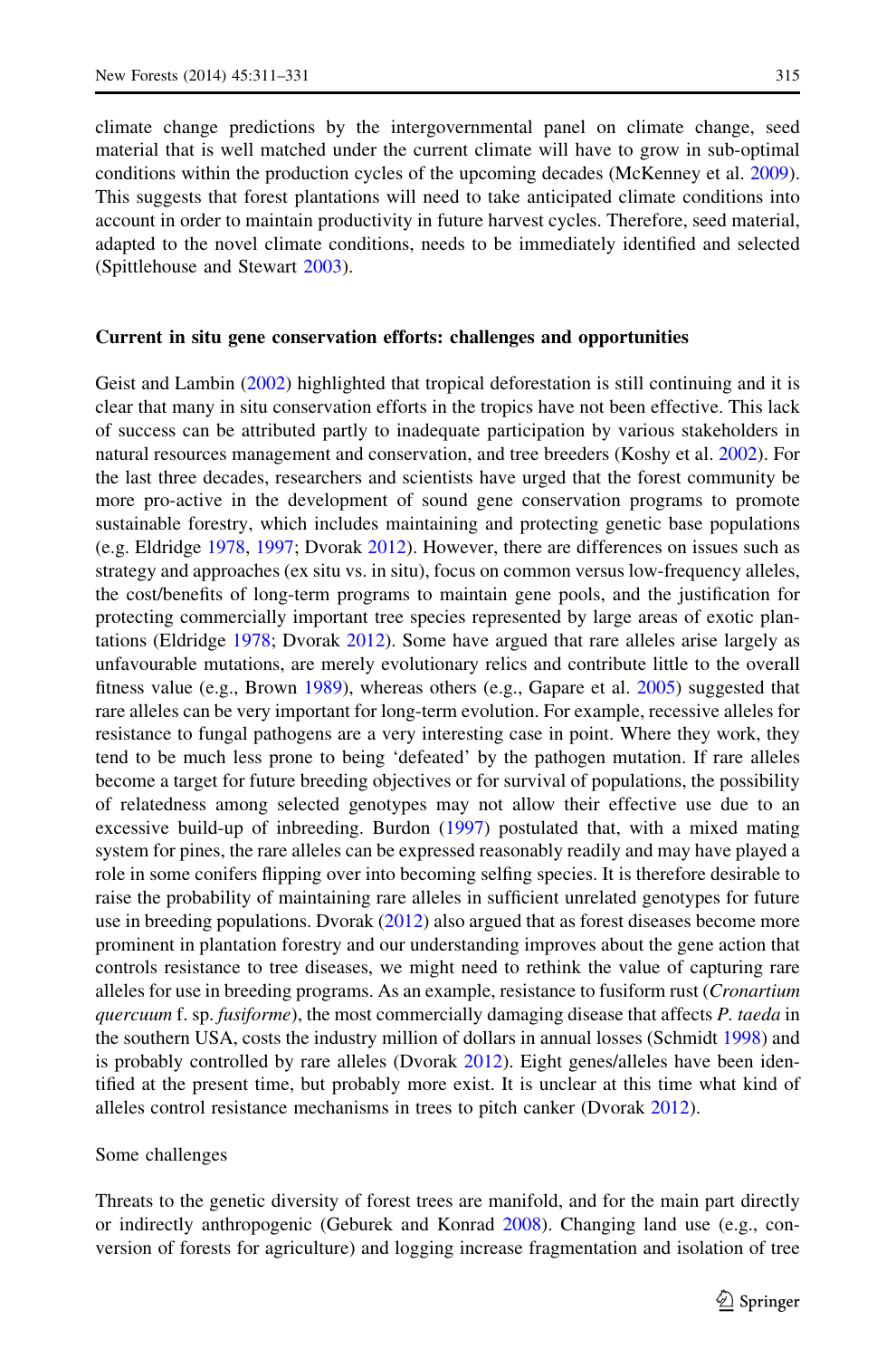populations in the tropics. Inevitably, fragmentation of populations results in the loss of genetic diversity through genetic bottlenecks, and increased inbreeding eventually leads to negative long-term effects on the tree population (Ezard and Travis [2006\)](#page-17-0). For example, in hardwood species, associated losses of the populations of bat species that are efficient pollinators between widely scattered individuals can be a big factor in loss of genetic diversity. New pests and pathogens, which may have been introduced or are newly evolving, inevitably seem to be on the increase as a result of the global movement of goods, further challenging the adaptive potential of an increasing number of tree species (Brasier [2001;](#page-16-0) Burley [2001;](#page-17-0) Scherm and Coakley [2003;](#page-19-0) Goss et al. [2011\)](#page-18-0). For example, there are several threats to the Mexican and southern pine species in their native habitats that make in situ conservation a challenge. Suffering diseases, bark beetle attacks and excessive fires describe the situation for most pine species in Mesoamerica. For example, some P. tecunumanii and P. maximinoi stands in their native habitats are under threat primarily from agricultural expansion but are also threatened by fires and insects, notably Dendroctonus sp. As such, conservation status for P. tecunumanii, P. maximinoi is now critically endangered and endangered, respectively (Camcore [2008](#page-17-0)). Both these species have proved to be alternative species for commercial forestry in the tropics, in particular in Southern Africa. P. tecunumanii is being used as a hybrid parent with P. patula in South Africa, highlighting the need for ex situ conservation of the species (Camcore [2010\)](#page-17-0).

Monterey and Cambria populations of P. radiata are severely being encroached upon by urban development and exotic invasive organisms in California. P. radiata stands on Guadalupe Island have been severely impacted by grazing from feral goats, with fewer than 220 mature trees left based on a 2001 census (Rogers [2004](#page-19-0)), although there may have been some recovery since then (A.C. Matheson, pers. comm.). However, there are efforts to purchase land to protect the remaining radiata pine forests from degradation or conversion to other uses.

Because of the diseases and pests now present in native habitats, importation of seed and other material from any pine species is now subject to stringent quarantine controls in some countries. For example, there is currently a moratorium on importing P. radiata germplasm from native stands into Australia and New Zealand. Consequently, the genetic material of pine species currently in Australasia cannot readily be augmented by further importations from overseas. Therefore, conservation of genetic material currently in Australasia is likely to be important to support the long-term viability of plantation forestry using pine species in Australasia. Cook and Matheson [\(2008](#page-17-0)) estimate that delaying the entry and spread of pitch canker in Australia by as little as two or three years is worth nearly \$13 million to the Australian forest industries. As a consequence of the extreme risk posed by pitch canker to the Australian forest industries, importation of seed is prohibited. Resistance to fungal diseases has been an important breeding objective in some tree breeding programs (Burdon and Wilcox [2007](#page-16-0)). Because fungal diseases can cause biotic crises, they can impose new and crucial breeding objectives that can place extreme demands on breeding populations (Burdon [2010;](#page-16-0) Ivković et al. [2010\)](#page-18-0).

Maintaining unimproved gene-resource stands is expensive, and likely to become more so as progressive genetic gain increases the opportunity costs of such material. For example, the real significance of the boost in genetic diversity from broadening the provenance base from unimproved gene-resource stands may lie in recruiting genetic resistance to various biotic factors and abiotic factors (e.g., Gapare et al. [2011\)](#page-17-0). In some cases, the unimproved gene resources, while promising low costs and the benefits of natural selection, are, if ex situ, highly vulnerable to pollen contamination which may badly affect their value as sources of new unrelated germplasm. Some tree-improvement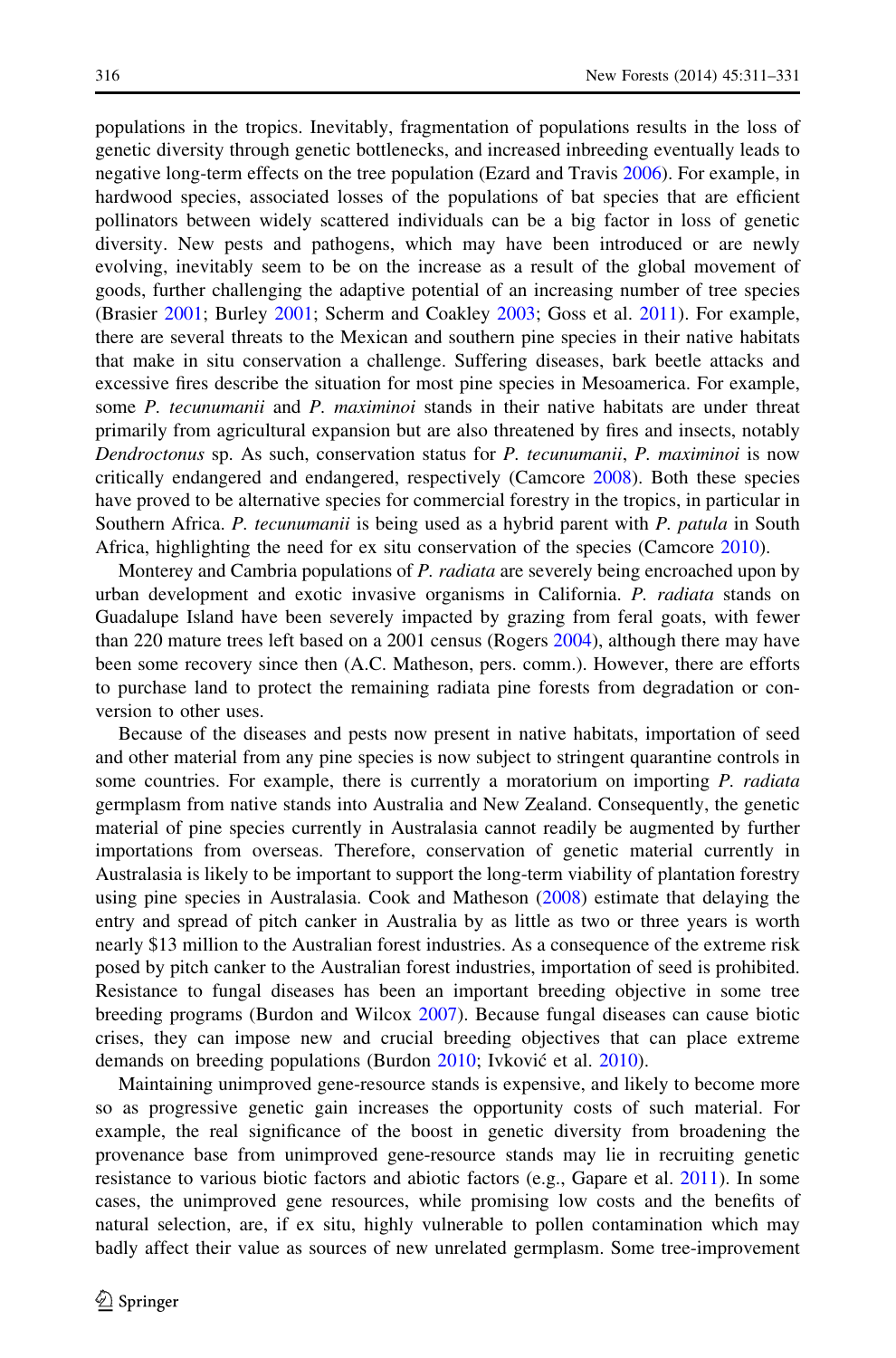programs have started with too narrow a genetic base, thus decreasing the value of their conservation efforts. There is now a realisation that for ex situ conservation plantings to succeed, they must hold some economic or aesthetic importance to the receptor institution (Dvorak [2012\)](#page-17-0). However, there appear to be little information on the valuation of forest genetic resources. Laarman and Dvorak ([1988\)](#page-18-0) investigated the financial feasibility of participation in an international seed cooperative for tropical pines. They reported that it is financially viable at annual planting levels of 100–500 ha if the opportunity cost of capital is 8 %. A literature search revealed that valuation of genetic resources up to now has only been done in one woody species, namely coffee (*Coffea arabica*) (Hein and Gatzweiler [2006;](#page-18-0) Shumeta et al. [2012](#page-19-0)). The monetary value of coffee genetic resources was determined by calculation of the productivity gain through hypothetical breeding programs for increased yield and pathogen resistance. Geburek and Konrad ([2008\)](#page-18-0) suggested that a similar approach could be tried for forest tree species, such as in the simplified form of modelling the additional monetary profit gained by the use of superior clones or offspring originating from phenotypically superior (plus) trees. In such an approach, the profit could be transferred to the whole forest area from which valuable forest genetic resources (FGR) have been selected and used to indicate the value of the genetic information located there. Such valuation would provide decision makers with valid arguments that would allow them to defend conservation programs against budget cuts.

Evidently, the questions of requisite population sizes and appropriate management systems have become increasingly pressing. Setting the sizes of breeding populations and gene resources may be based on the size of the breeding program and may depend on: (1) acceptable probabilities of retaining alleles present at certain frequencies; (2) threshold frequencies at which alleles are worth trying to conserve; (3) expected ongoing and longterm utilisation of breeding populations; (4) acceptable costs (Burdon and Wilcox [2007](#page-16-0)). While breeding populations may contain a few hundred individuals, and gene resources a few thousand (e.g. White [2004](#page-20-0)), such numbers may be interdependent, since the appropriate size of a breeding population, for instance, may depend on what is available or can be maintained as gene resources.

Resources allocated for domestication of new species and gene conservation continue to decline. For example, there are several species with commercial potential that have been assembled by Camcore (an International Tree Breeding and Conservation Program) at North Carolina State University, USA, but they have not been domesticated (Table [1](#page-12-0) in Dvorak [2012\)](#page-17-0). Commercial forest land is expensive and use of any piece of land is expected to generate an income. A key challenge for managing ex situ populations is meeting the opportunity cost of using land for conservation. Management of ex situ gene resource stands, while crucial to long-term genetic gain, does not directly earn revenue for commercial breeding programs. It is therefore often more resource-limited than activities that generate revenue directly (e.g. seed-orchard production, mass clonal propagation) (Burdon and Wilcox [2007](#page-16-0)). Meanwhile, tree breeders must often deal with shareholders who seek guaranteed returns from the direct costs and opportunity costs involved in gene conservation activities. Better knowledge will therefore be extremely welcome, especially as the opportunity costs are being increased by genetic gain already achieved (Burdon and Wilcox [2007](#page-16-0)). A further challenge is of a more organisational nature: forestry is a longterm business, at least for the pines, with rotation ages around 25–30 years for sawlogs. Other deeper structural challenges exist within the industry. For example, on the one hand, it is indeed long-term, yet it tends to be very cyclical, with alternating shortages and overcapacity of very capital-intensive processing plants that has long lead times to come on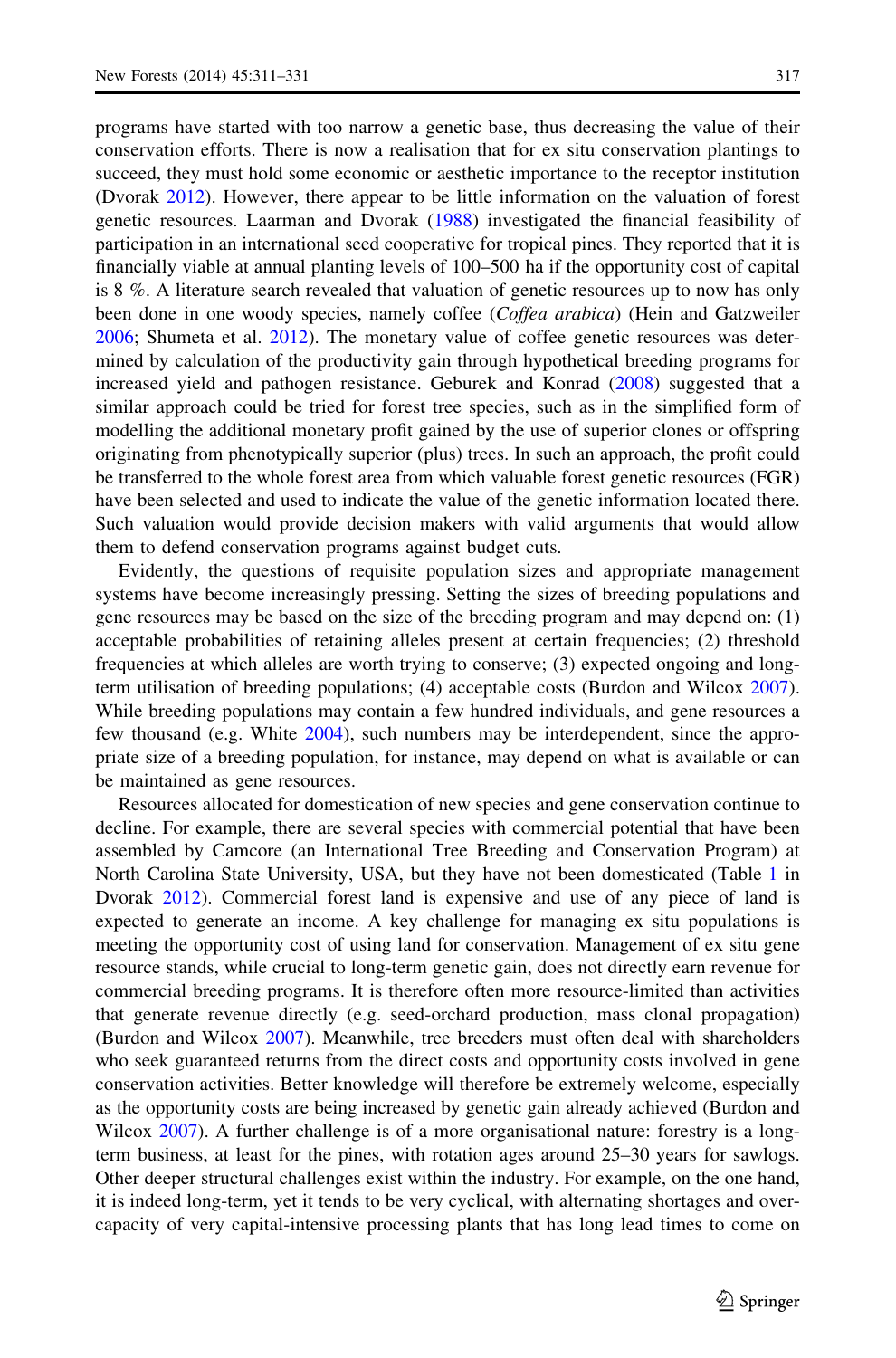stream. Forestry companies are changing ownership increasingly frequently, there is lack of continuity in management, and thus conservation plantings often do not get protected.

#### Some opportunities

Even though provenance/progeny trials were not necessarily set up with conservation in mind, they can be used for the purpose, provided that future propagation from them is done with careful selection of unrelated individuals. More recently, international multi-site provenance trials, ones that measure growth performances of different seed sources in a range of different climates, are being used to address climate change issues (for example: re-analyse spatial patterns of genetic variation in relation to predicted future climates; validate species-suitability models; and monitor germination, growth, phenology, and resistance to insects and diseases) (e.g., Leibing et al. [2009;](#page-18-0) van Zonneveld et al. [2009;](#page-19-0) Wang et al. [2010\)](#page-20-0). These trials provide a wealth of information on the adaptive capacity of species and provenances that may facilitate selection of seed material for changing climatic conditions (Leibing et al. [2013](#page-18-0)). It is imperative, therefore, for tree-breeding programs to take pre-emptive action to protect genetic diversity for current and future generations, for a wide range of commercial species.

The provenance/progeny trials also offer some opportunities to examine trends of population genetic structures in time and space through new DNA marker technology (single nucleotide polymorphisms (SNP). The use of SNPs has much promise for characterising base populations and undomesticated pine species, helping to interpret the results of evaluation trials, and monitoring the maintenance of the genetic bases in future breeding. It may also help in making policy decisions on the size of the genetic resources to be used for breeding and in the actual selection (e.g., Burdon [1995\)](#page-16-0). For example, more than 2000 SNPs responsible for corewood formation was discovered using a 25-year-old P. radiata provenance trial established in Batlow, New South Wales, Australia in 1980 (Dillon et al. [2010\)](#page-17-0). Other studies have also utilised provenance-trial material to identify significant associations between SNP markers in  $P$ . taeda and wood properties in relation to carbon-isotope discrimination, height growth, or resistance to a fungal pathogen, Fusarium circinatum (González-Martínez et al. [2007](#page-18-0), [2008](#page-18-0); Eckert et al. [2010](#page-17-0); Cumbie et al. [2011\)](#page-17-0). Some members of Camcore have received more than 20 pine species and established provenance/progeny trials. Such a resource offers a great opportunity to identify candidate genes for growth and disease traits.

Most Mexican and Central American pine provenance/progeny trial studies have revealed significant amounts of genetic variation. For example, provenance differences for DBH growth between the worst and best provenances of species like P. tecunumanii and P. maximinoi are as much as 30 % (Hodge and Dvorak [2012\)](#page-18-0). Similarly, great differences are also found in adaptability. For example, sources of P. leiophylla and P. herrerae from northern Mexico are more cold-hardy than southern sources when planted in South Africa (Dvorak [2012](#page-17-0)). These materials offer opportunities to broaden the genetic bases of most tree breeding programs. Broadening the genetic bases of breeding populations favours the retention of new alleles and pre-existing but rare ones (Burdon [1997](#page-16-0); Otto and Whitlock [1997\)](#page-19-0). In some cases, historical introductions have often been haphazard, and may not represent the best-adapted provenances even though the existing material may perform well. For example, using isozymes and cortical oleoresin monoterpenes, the present Australian and New Zealand plantations of P. *radiata* have been shown to be from Año Nuevo and Monterey with none from Cambria (Moran and Bell [1987;](#page-19-0) Burdon [1992](#page-16-0)). Infusion of Cambria material is bound to increase the overall genetic base of the radiata pine breeding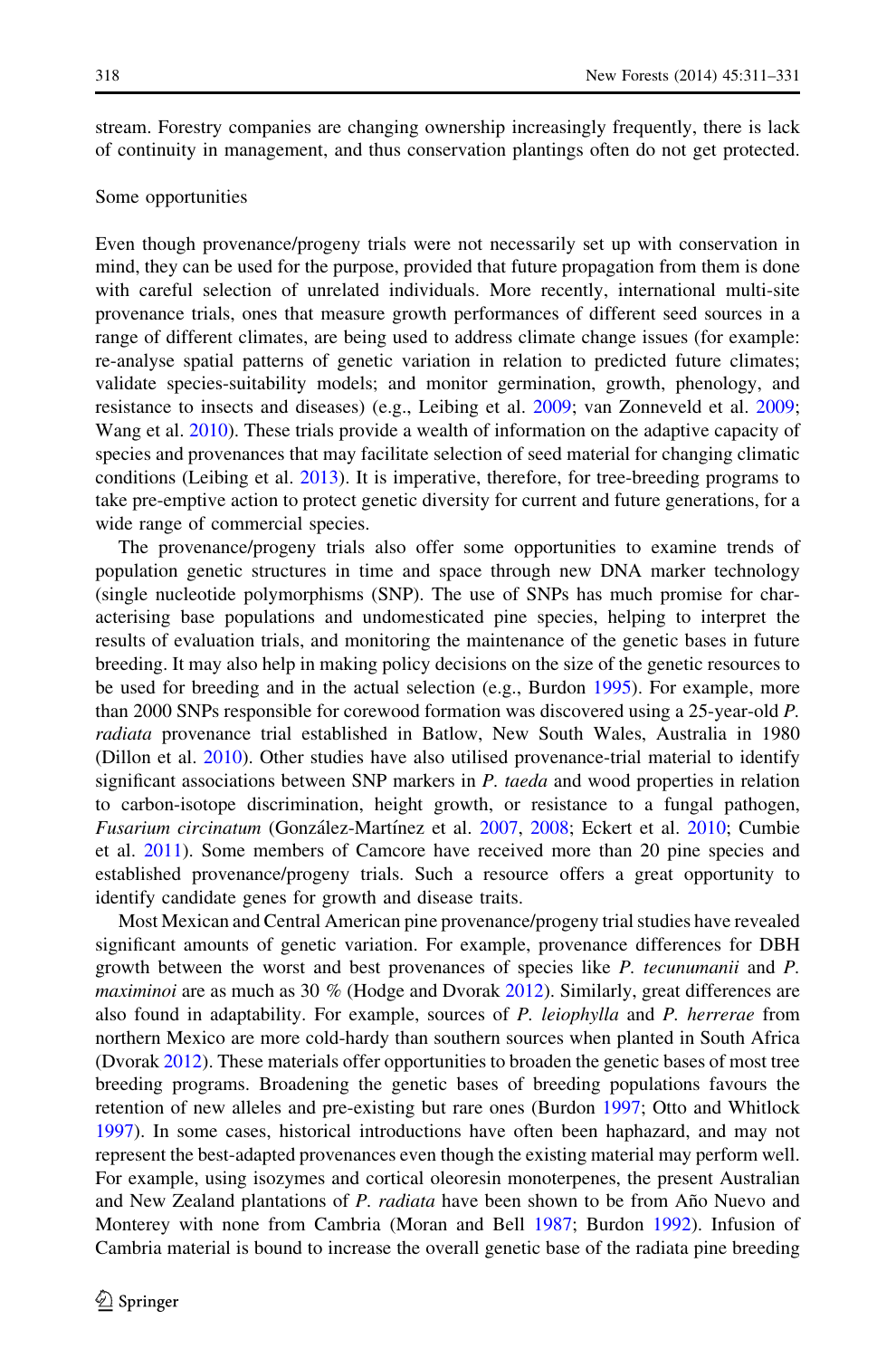programs with potential long-term benefits (Gapare et al. [2011\)](#page-17-0), even though the adaptive advantages of pure Cambria provenance are often outweighed by adaptive problems. Similarly, P. patula introduced in Zimbabwe and South Africa in the 1920s to 1950s was reported to have come from a narrow base (Barrett and Mullin [1968](#page-16-0)) and later collections made by Camcore in the mid-1990s could broaden the base of the species (Nyoka et al. [1996\)](#page-19-0).

Through genetic infusion, genes are introduced from external sources into a breeding population at advanced-generation level. Such infusion makes possible not only the maintenance of genetic diversity but also potential increase of genetic gain (Gapare et al. [2011\)](#page-17-0). However, the greatest challenges are to develop practical approaches and overcome institutional inertia for infusing genes from base populations of unimproved material into more advanced-generation breeding programs without greatly affecting productivity gains (Gapare et al. [2012a](#page-18-0)). While genetic diversity is desirable in itself, maximising diversity is liable to include material that is markedly suboptimal, in respect of adaptation and/or quality traits, so there is no simple formula for an overall optimal genetic base. The real significance of the boost in genetic diversity from broadening the genetic bases may lie in recruiting genetic resistance to various biotic and abiotic factors and/or in crucial provenance differences in wood properties coming to light (Gapare et al. [2012b\)](#page-18-0). For example, hybrids between P. patula and P. tecunumanii are being used to reduce the susceptibility of young P. patula seedlings to Fusarium circinatum (Nel et al. [2006;](#page-19-0) Kanzler et al. [2012](#page-18-0)).

The germplasm assembled by Camcore provides a basket of options—various species/ populations to choose from in order to meet the challenges and demands of the future. This is a key avenue for ensuring sustainability of the forestry industry in a changing world. Only rarely are ex situ and in situ conservation used in a complementary manner as is done by Camcore, as part of a holistic approach to conserving important species. Moreover, the few complementary efforts that do exist are seldom based on a well-documented knowledge of the genetic diversity of a given species within a country, much less an entire region. More studies are needed on the distribution of genetic diversity in material assembled by Camcore, and how effective current in situ conservation efforts are at safeguarding this diversity.

Lastly, forest geneticists have to find a common language to convey their ideas and to become more effective in the decision-making process. Successful conservation programs for forest genetic diversity require the development of clear objectives. As a first step, a strict distinction between the protection of genetic resources for utilitarian and ethical conservation purposes needs to be made; a point that often fails to emerge clearly in discussions and that has probably also had a major influence on the effectiveness of gene resource conservation activities (e.g., Geburek and Konrad [2008](#page-18-0)). Because forest genetics often has its roots in economically-oriented provenance research, its context tends to focus on tree breeding rather than conservation. Therefore, it needs to be clarified whether or to what extent (1) a genetic resource (forest area) to be conserved has been chosen purely for a commercial purpose (as is the traditional way of selecting superior-quality stands or trees and thus serving immediate breeding purposes rather than conservation per se) or (2) whether a resource has been protected based on its (assumed) high genetic variability or genetic uniqueness (Garnier-Géré and Ades  $2001$ ). In the future all parties (e.g., foresters, geneticists, conservationists) must try harder to promote forest genetic resource conservation through collaboration. Instead, concerted gene conservation efforts between forest geneticists and conservation agencies are desperately needed.

Overall, goals such as conserving adaptive variation and adaptability are appreciated by everyone, but it is nearly impossible to map actions to this goal. Forest geneticists tend to avoid giving clear precedence to specific action, perhaps because they believe that all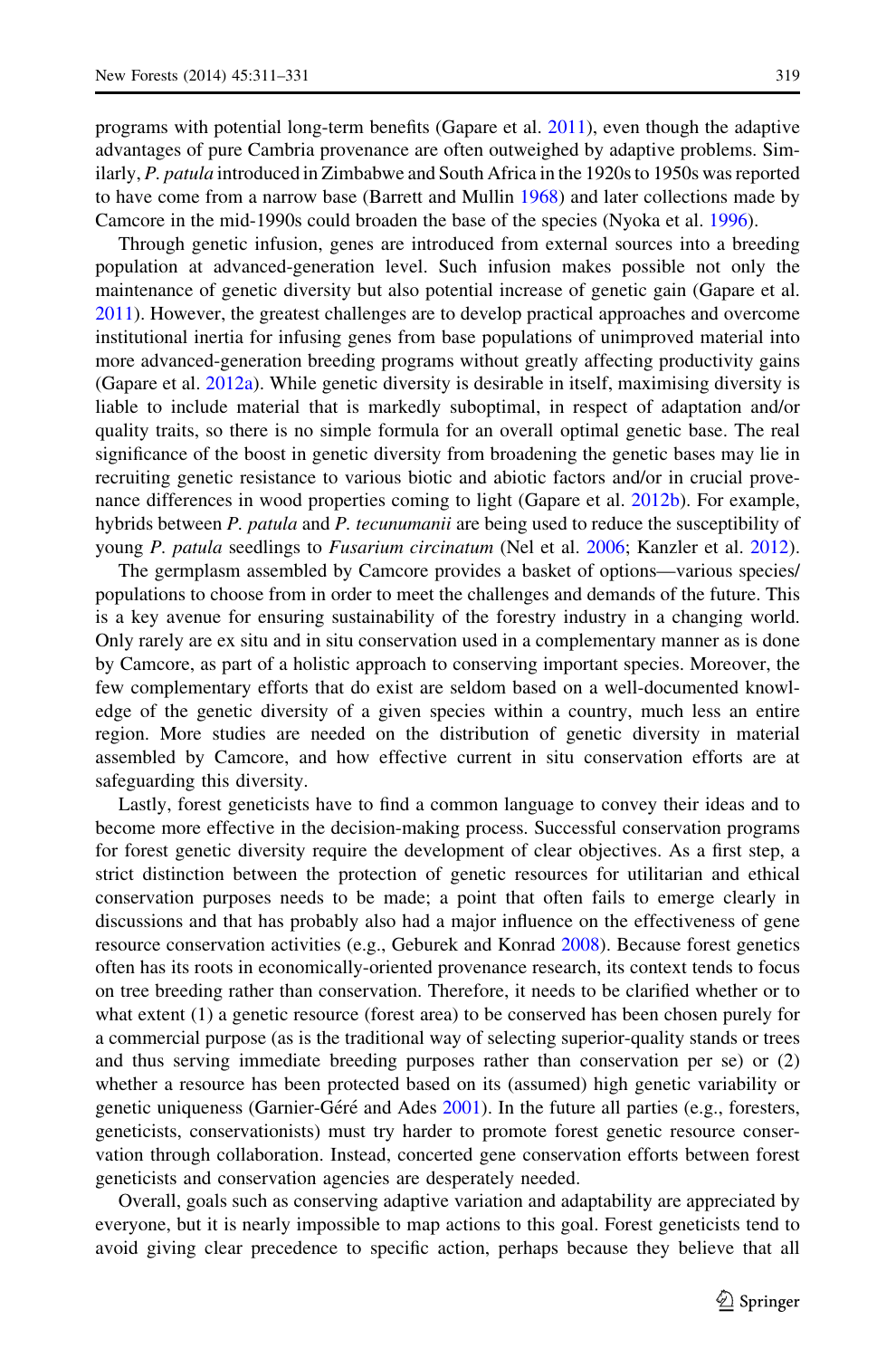activities are equally important and will somehow help to reach the overall goal. Nevertheless, the consequence of this failure to assign weights to actions is that the decisions are often deferred and probably made later through a different rationale. Decision makers need smaller steps that they can "sell" or "push," and to do so they rely on expert advice (e.g., McNeely and Vorhies [2000](#page-19-0)). Therefore assigning different weights to actions must be done wisely and responsibly, but it must be done. Forest geneticists should not be afraid to make mistakes. In fact, failures are almost inevitable if decisions are by default made later by those lacking expertise (e.g., Failing and Gregory [2003](#page-17-0)).

#### Radiata pine gene conservation and utilisation: a case study

The introduction, genetic base and state of P. radiata breeding populations in Australia and New Zealand

Pinus radiata was introduced into Australia and New Zealand, via England, in the mid 1800s (Wu et al. [2007](#page-20-0); Johnson et al. [2008](#page-18-0)). Initially the species was used for ornamental purposes in botanic gardens. Further seed was imported directly from California to New Zealand in the 1870s with the largest consignment of 11 kg in 1876 probably originating from a large number of trees (Wu et al. [2007\)](#page-20-0). From 1859 into the mid-1860s importations were made basically on a specimen-tree scale, from England (Wu et al. [2007](#page-20-0); Burdon et al. [2008\)](#page-17-0). The species thrived so well that by the late 1860s larger-scale importations had begun from California, and are known to have continued until 1882, by when New Zealand plantings could evidently meet the considerable demand for seed (Raymond and Henson [2009\)](#page-19-0). However, records of the exact origin and breadth of the original genetic base have never been found. From the early 1900s seed from these early plantings was used to establish increasing areas of radiata plantation in southern Australia and New Zealand (Moran and Bell [1987](#page-19-0); Johnson et al. [1997](#page-18-0), [2008\)](#page-18-0).

Small scale provenance research was embarked on in Australia and New Zealand from the late 1930s through into the 1950s, and there were small experimental plantings of island material in Australia. This, however, was done with no real commitment to provenance research, because of a prevailing belief that provenance would not be a real issue with radiata pine. A key change in thinking emerged after work published by Bannister ([1959\)](#page-16-0) that suggested that the entire geographic range of the species needed to be embraced, and should include both the Guadalupe and Cedros populations. During the 1960s two major collections were carried out—one by Forde was around 1962 and the second one by Dr Reid Moran on Guadalupe Island, supplemented by an expedition by him and Libby to Guadalupe and Cedros Islands in early 1964 (Forde [1964](#page-17-0); Hood and Libby [1980\)](#page-18-0). A Genetic Survey provenance/progeny experiment was subsequently established using seed arising from Forde's cone sampling, a seed collection made in Guadalupe by Dr Reid Moran, incorporated two New Zealand landrace population samples as controls, and Cedros Island from the 1964 Libby collection.

Results from the Genetic Survey showed that New Zealand land-race material was very predominantly, if not entirely from Año Nuevo and Monterey. However, the isozyme data gave a pretty weak signal, in respect of the Año Nuevo/Monterey ratio. Isozyme studies also suggested that Australian radiata pine originated from Monterey and Año Nuevo, the two best adapted of the five natural populations (Moran and Bell [1987;](#page-19-0) Burdon [1992\)](#page-16-0). The isozyme work also showed that the first generation of existing breeding programs had captured a substantial proportion of the genetic diversity (in terms of allelic representation) in Año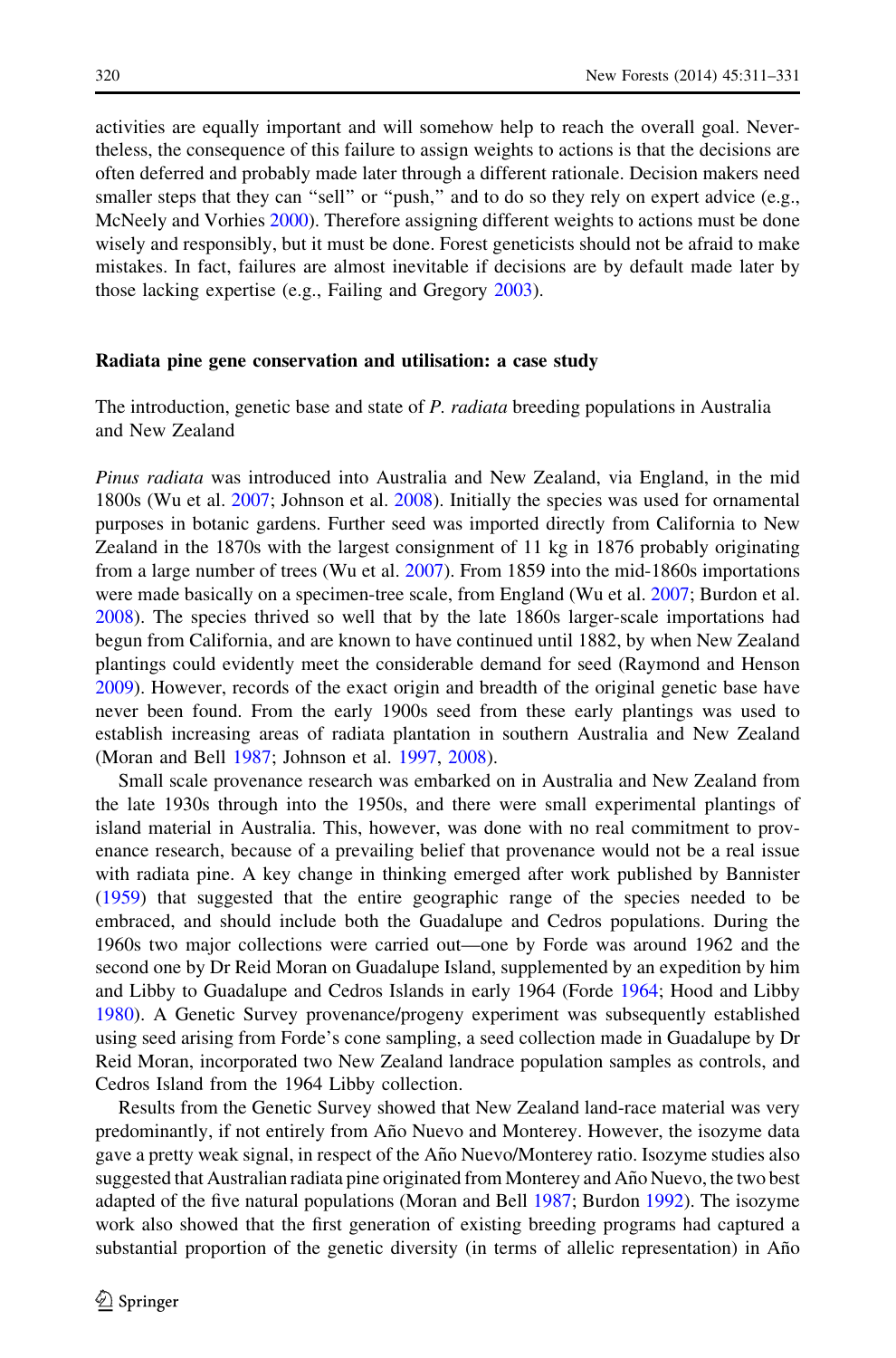Nuevo and Monterey provenances (Moran and Bell [1987](#page-19-0)). However, the three southern provenances (Cambria, Guadalupe and Cedros) did not appear to be represented in breeding programs. A combination of these early results from the Genetic Survey, monoterpene studies (Burdon et al. [1997a](#page-16-0)), some step-out provenance trials using spare stock and evidence that edaphic adaptation was an important issue, led to the joint New Zealand/Australia 'Eldridge' expedition. As breeding programs became more sophisticated in terms of pedigree, thought was also given to expanding the genetic base by re-collecting in the original stands in California, and this was also a contributing factor to the joint New Zealand/Australia expedition.

A comprehensive collection was carried out in 1978 (referred in this paper as the 1978 'Eldridge collection'). The collection was done as a collaboration between New Zealand and Australia with joint funding from United States of America/Australia Cooperative Science Program, CSIRO Division of Forest Research, New Zealand Forest Research Institute, and Forest Resources Division of Food and Agricultural Organisation. Seed was collected from a total of 621 mother trees, at least 22 trees from each native population and the trees were selected for having at least 40 collectable cones and being well grown and of good form (Eldridge [1978](#page-17-0)) (see Fig. [1](#page-11-0); Table [1](#page-12-0)). Camcore and the Forest Genetic Center, Mexico made a further collection from 176 trees in all populations except Cedros in 1991 (Rogers [2002\)](#page-19-0). A collection targeting the island populations (Guadalupe and Cedros) was carried out in 2001 by a multinational group of 14 scientists and conservationists, organised by Dr. Rodgers of the University of California, Davis Genetic Resources Conservation Program (Rogers [2002](#page-19-0)). The collection was in collaboration with scientists from the Colegio de Postgraduados in Montecillo, Mexico and CSIRO in Canberra, Australia.

The 1978 'Eldridge collection' comprised open-pollinated (OP) seed from individual trees from the Año Nuevo, Monterey, Cambria, Guadalupe and Cedros populations (Fig. [1\)](#page-11-0). The 1978 'Eldridge collection' was used to establish provenance trials and largeblock gene-resource plantings between 1979 and 1982 at many locations in Australia, New Zealand, South Africa and Chile. The Australian plantings included provenance progeny trials, whereas New Zealand only did provenance trials (by ecological subdivisions) of mainland material (except for a single-site planting of Guadalupe families). The shorterterm objective was to evaluate the adaptive and commercial characteristics of the provenance material. The longer-term objective was to provide material for infusion into breeding populations (while maintaining largely unimproved gene resources), meeting that objective being informed by the results of meeting the shorter-term one.

Findings from 23 different sites in New Zealand involving just the Californian mainland provenances showed different profiles of site adaptation among provenances (Burdon et al. [1997b](#page-17-0), [1998](#page-17-0)). For example, Año Nuevo and Monterey are the best adapted overall to New Zealand conditions, but Año Nuevo is much less adapted to P-deficient clays, yet better adapted to cold, snow-hazard sites. Cambria is susceptible to needle-casts, shoot dieback, and frost and snow damage, but has tolerated poor soils. In Australia, Monterey was usually the best of the natural populations, but Año Nuevo grew better on the highest productivity sites and Cambria grew well on some low productivity sites in New South Wales (Johnson et al. [1997\)](#page-18-0). In five South African trials (Falkenhagen [1991\)](#page-17-0), Monterey was overall the best of the three mainland populations at age 8 years, being significantly superior to Año Nuevo at three sites and Cambria at one site out of five. At age 6 years in three trials in Chile, Monterey was superior for volume, although not significantly different from the other mainland populations (Jayawichrama and Balocchi [1993\)](#page-18-0). Monterey also ranked highest for growth traits in one trial in Turkey at age 6 years (Toplu et al. [1987\)](#page-19-0). In Turkey, Año Nuevo population was slightly inferior overall to Monterey in height, and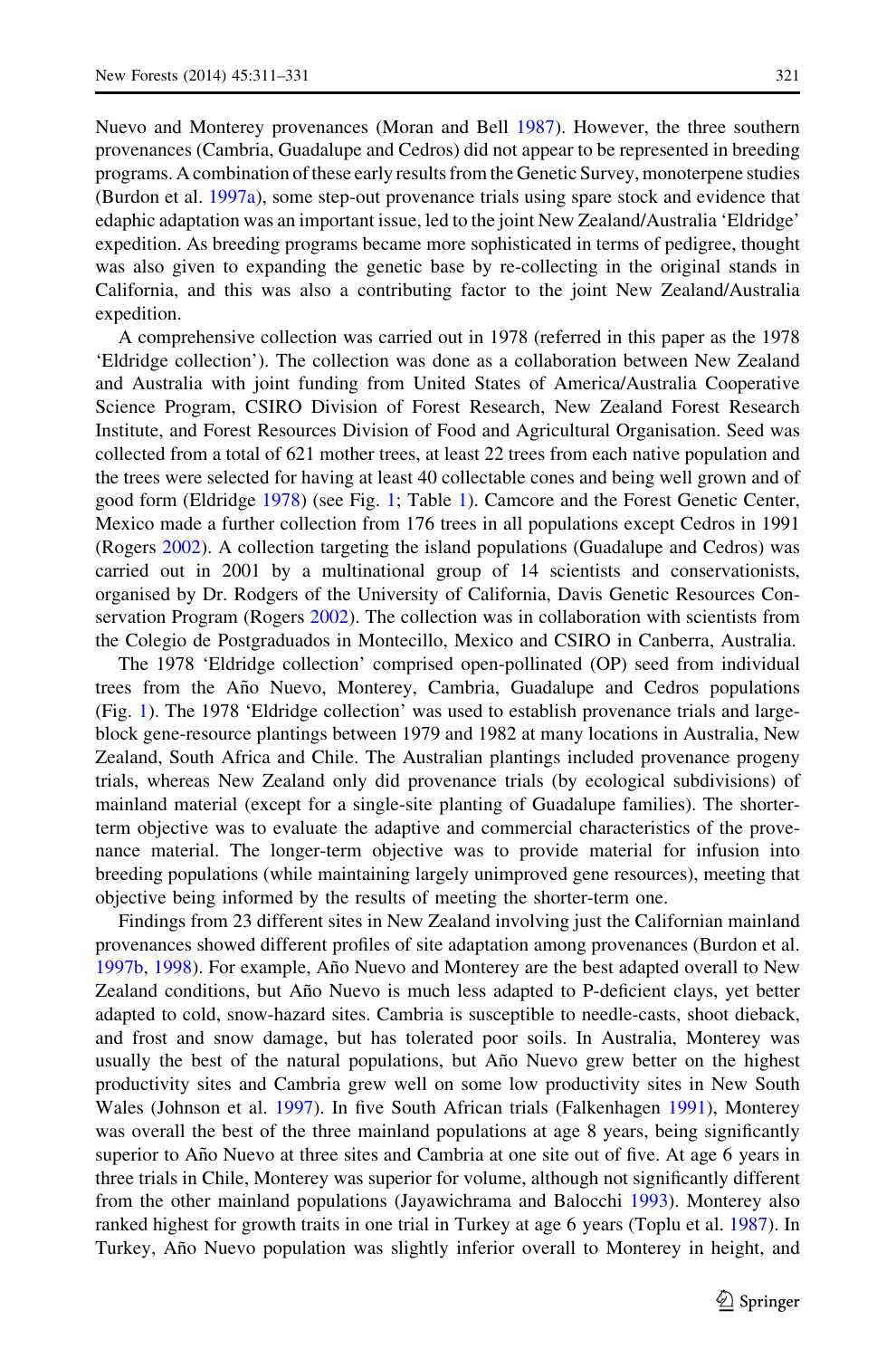<span id="page-11-0"></span>

Fig. 1 Location of Pinus radiata populations: Año Nuevo, Monterey and Cambria native to California and Guadalupe and Cedros Islands in Mexico. Adapted from Ledig et al. ([1998\)](#page-18-0)

inferior to Monterey and Cambria in mean diameter and stand volume (Toplu et al. [1987](#page-19-0)). It was also slightly poorer than the other mainland populations for mean tree volume in Chile (Jayawichrama and Balocchi [1993\)](#page-18-0). The fastest growing populations in Greece were Año Nuevo and Monterey while Cedros was completely unadapted to conditions in Greece (Matziris [1995\)](#page-18-0).

Interpopulation hybrids including Cambria have grown well in comparison with pure Monterey population trees in a trial planted in 1973 on a fertile site in New South Wales (K.G.Eldridge unpubl. data). Such hybrids may combine better adaptation to certain environments with higher general growth rates, and could prove very useful in a generally adapted breed of P. radiata. Guadalupe population had promising performance at a low altitude site that represents low-rainfall area that is close to the hot and dry limit and soil that is sub-optimal for radiata pine (Boardman and McGuire [1997\)](#page-16-0). A comparison study of native-population and New Zealand land-race samples of P. radiata using cortical oleoresin monoterpenes confirmed strong differences between Monterey and Cambria and also showed that local land race samples were evidently derived from Año Nuevo and Monterey (Burdon [1997\)](#page-16-0).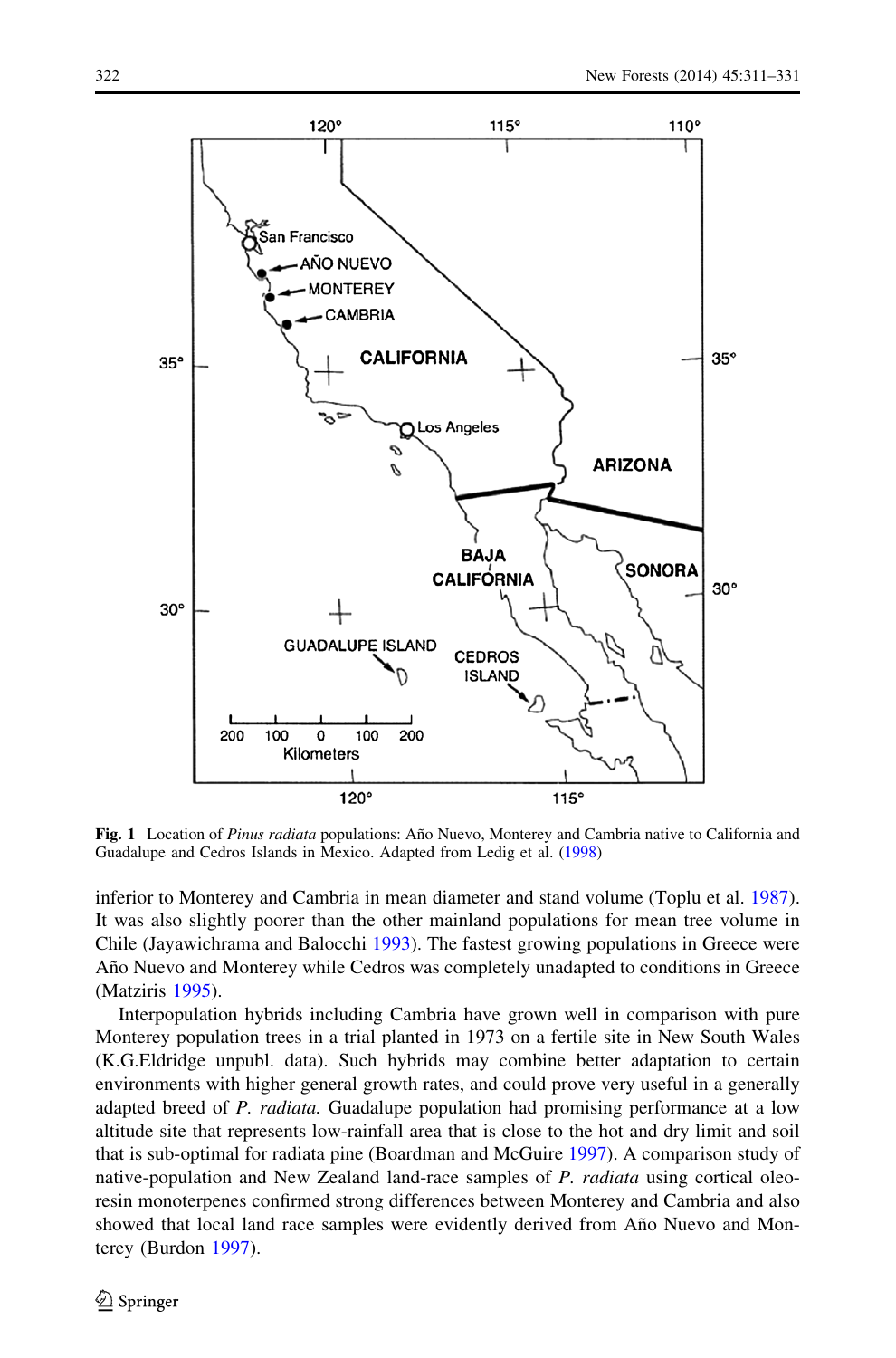| Provenance             | No. of mother<br>trees | Latitude <sup>a</sup><br>$\rm ^{o}N)$ | Longitude <sup>a</sup><br>(9W) | Altitude<br>(m) | Rainfall<br>(mm/annum) <sup>b</sup> |
|------------------------|------------------------|---------------------------------------|--------------------------------|-----------------|-------------------------------------|
|                        |                        |                                       |                                |                 |                                     |
| Año Nuevo              | 179                    | $37^{\circ}08'$                       | $122^{\circ}18'$               | $15 - 300$      | 700                                 |
| Monterey               | 244                    | $36^{\circ}37'$                       | $121^{\circ}57'$               | $5 - 580$       | 500                                 |
| Cambria                | 99                     | $35^{\circ}37'$                       | $121^{\circ}09'$               | $30 - 180$      | 500                                 |
| Guadalupe <sup>c</sup> | 48                     | $29^{\circ}10'$                       | $118^{\circ}15'$               | $400 - 1,200$   | $330 - 510$                         |
| Cedros                 | 51                     | $28^{\circ}22'$                       | $115^{\circ}20'$               | 380-640         | 150                                 |
| Total                  | 621                    |                                       |                                |                 |                                     |

<span id="page-12-0"></span>Table 1 Seed-origin information for *Pinus radiata* populations sampled in California in 1978 (from Eldridge [1978\)](#page-17-0)

Latitude and longitude are derived directly from map locations and represent approximate centre points of the island and mainland populations

<sup>b</sup> Annual rainfall figures are approximate and average

<sup>c</sup> Substantial occurrence of fog during spring, summer and autumn with fog are especially important in complementing the normal precipitation in drier years. Rainfall figures from Oberbauer ([2006](#page-19-0))

The details of the base-population field trials and ex situ gene conservation trials where pedigree information is available are provided in Table [2](#page-13-0) (Australia-based trials), Table [3](#page-14-0) (New Zealand-based trials). The near-rotation ages of most provenance trials and conservation-block plantings, and a gradual loss of plantings at more than 20 sites highlighted the need to implement a strategy for re-conservation of radiata pine. The rest of the trials have reached rotation age and are due for clear-felling by 2015. The range-wide P. radiata 1978 'Eldridge collection' also provided an opportunity for boosting the genetic base of the existing Australian and New Zealand breeding populations (Eldridge [1997\)](#page-17-0). To ensure genetic sustainability and further increase genetic gain for P. radiata, infusion of new genetic material from the range-wide P. radiata 1978 'Eldridge collection' was recommended (Burdon [1992;](#page-16-0) Eldridge [1997](#page-17-0); Wu et al. [2007](#page-20-0)).

In order to explore what potential benefits infusions of native-population material into breeding programmes are likely to confer, initial characterisation of quantitative genetic variation of the native provenances would be critical in assessing the size and usefulness of genetic variation and for directing efficient selection of the genetic material. In addition, the 'Eldridge collection' germplasm had not yet been utilised in breeding programs. Infusion of conserved 'wild' genes from natural populations of radiata pine was seen as providing a new opportunity for improvement of Australian and New Zealand P. radiata. However, such expansion of genetic diversity will have a cost as germplasm in the breeding programs began at an estimated 2–5 generations are between three (Australia) and five (New Zealand) generations removed from the wild, and would be up to 2–3 additional generations thereafter and have been genetically improved for adaptation to their exotic environments and industrial objectives.

The case for allocating resources and effort for ex situ gene conservation of this important forest genetic resource is strong from both an international and national perspective, including documented threats to the native populations Año Nuevo, Monterey and Cambria, on the Californian mainland coast and Guadalupe and Cedros Islands, off the coast of Baja California. From a commercial forest industry perspective, this importance is due to the fact that: (1) the *P. radiata* resource underpins a significant industry; (2) the breeding programs in Australia and New Zealand appear to have a relatively restricted genetic base; and (3) opportunities to expand the genetic base through direct importation of native germplasm is now limited due to the risk of introducing pitch canker disease which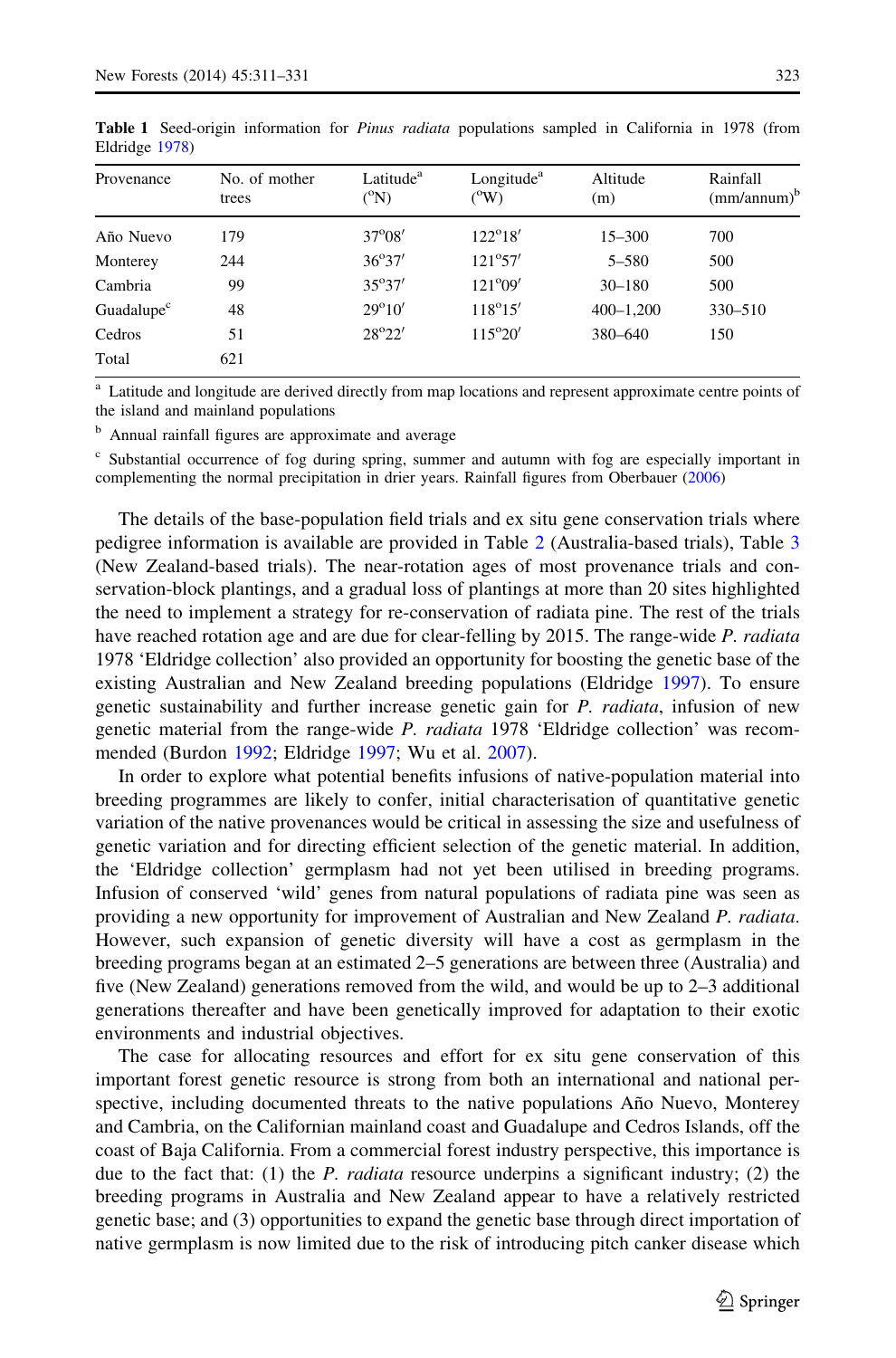<span id="page-13-0"></span>

| rial name                                                            | Location                | State             | Provenances represented                                                                       | #Families | og.<br>Survival | Clearfell  |
|----------------------------------------------------------------------|-------------------------|-------------------|-----------------------------------------------------------------------------------------------|-----------|-----------------|------------|
| <b>Buccleuch</b>                                                     | Bondo cpt 869           | New South Wales   | An, Ca, Gu, Ce                                                                                | ಷ         | $\%$            | 2013       |
| Green hills                                                          | 777<br>Batlow, cpt      | New South Wales   | An, Mont, Cam, Gu, Ce, TSO                                                                    | 506       | šk              | 2012       |
| Green hills                                                          | 777<br>Batlow, cpt      | New South Wales   | రే                                                                                            | 39        | $\frac{45}{5}$  | 2012       |
| Green hills                                                          | 777<br>Batlow, cpt      | New South Wales   | ಲಿ                                                                                            |           | ₹               | 2012       |
| Billapallolla                                                        | Billapallolla, cpt 1106 | New South Wales   | Gu, Ce                                                                                        | 78        | ₹               | 2012       |
| Longford                                                             | Salicki, cpt 69         | Victoria          | An, Mont, Cam, Gu, Ce, GSO                                                                    | 506       | ଟ୍              | Indefinite |
| Longford                                                             | Salicki, cpt 70         | Victoria          | ප්                                                                                            | 36        | 30              | Indefinite |
| $\ensuremath{\mathsf{Long}}\xspace\ensuremath{\mathsf{ford}}\xspace$ | Salicki, cpt 70         | Victoria          | ರೆ                                                                                            | 25        |                 | Indefinite |
| Paramount                                                            | Paramount, cpt 28       | Victoria          | An, Mont, Cam, Gu, Ce, 3 controls                                                             | 450       | ≫               | 2015       |
| Longford                                                             | Longs, cpt 9            | South Australia   | An, Mont, Cam, Gu, Ce, 3 controls                                                             | 500       | >75             | 2015       |
| Tantanoola                                                           | Tantanoola reserve      | South Australia   | రే                                                                                            | 120       | ฐ               | 2015       |
| Second valley                                                        | Second Valley           | South Australia   | An, Mont, Cam, Gu, Ce, 2 controls                                                             | 324       | ฐ               | 2015       |
| Wirrabara                                                            | Mt Ellen cp             | South Australia   | An, Mont, Cam, Gu, Ce, 2 controls                                                             | 250       | $\sqrt{2}$      | 2015       |
| West Takone                                                          | West Takone, cpt TR04   | Tasmania          | An, Mont, Cam, Gu, Ce, 5 controls                                                             | 55        | $\frac{80}{2}$  | 2015       |
| Paramount                                                            | Paramount, cpt 27       | Victoria          | An, Mont                                                                                      | БuК       | >75             | 2015       |
| Busselton                                                            | Baudin, cpt 16          | Western Australia | An, Mont, Cam, Gu, Ce, 2 controls                                                             | 120       | 58<             | 2015       |
| An Año Nuevo, Mont Monterey,                                         |                         |                   | Cam Cambria, Gu Guadalupe, Ce Cedros, TSO Tallaganda Seed Orchard, GSO Gippsland Seed Orchard |           |                 |            |

Table 2 Details of current base provenance trials and ex situ conservation trials (family identities records maintained) in Australia Table Details of current base provenance trials and ex situ conservation trials (family identities records maintained) in Australia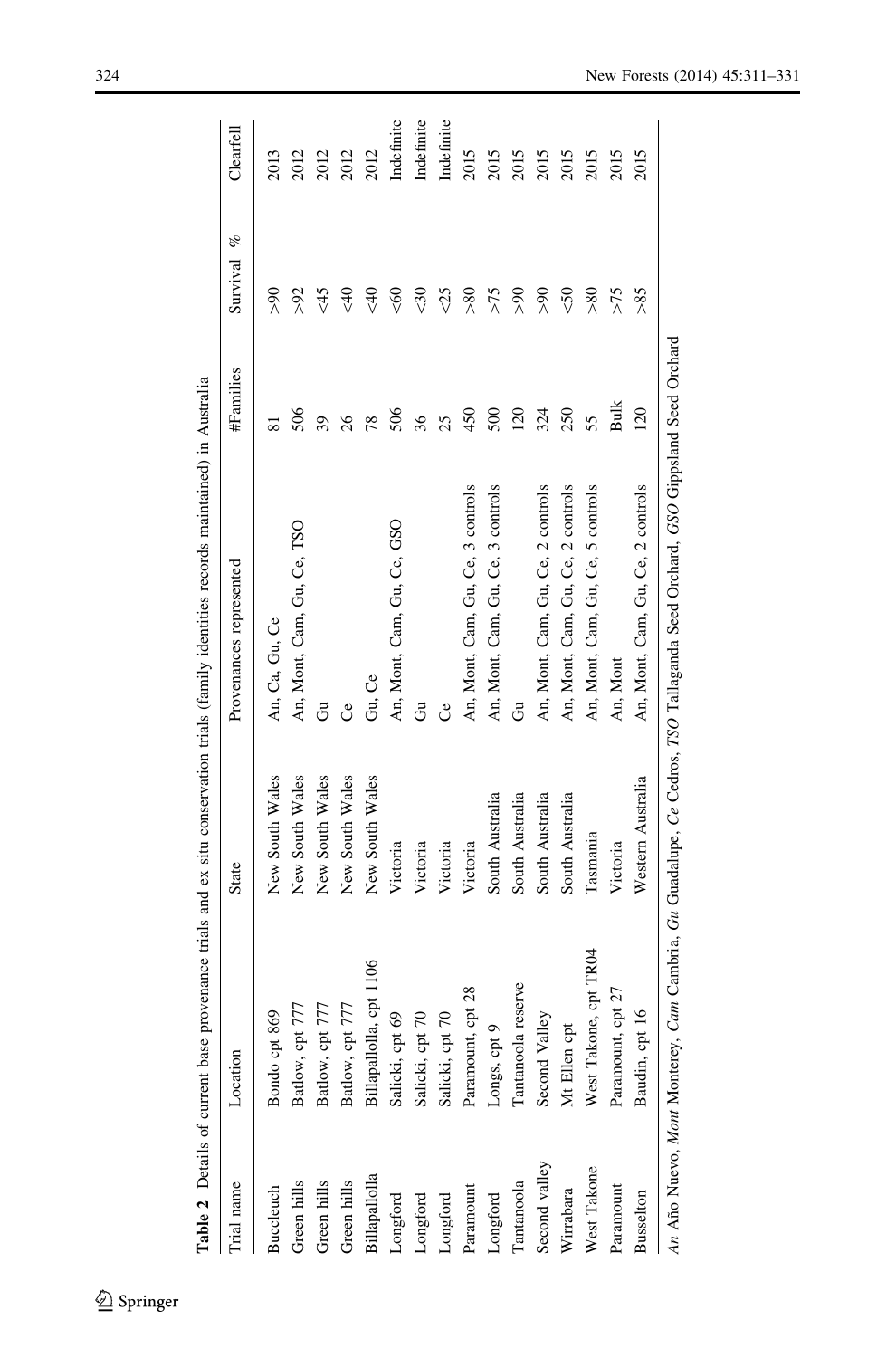<span id="page-14-0"></span>

| <b>Table 3</b> Details of current base<br>provenance trials (no family | Trial identity | Location     | #Treatments | <b>Status</b> |
|------------------------------------------------------------------------|----------------|--------------|-------------|---------------|
| identity records) planted in New<br>Zealand, mainland provenances      | AK793          | Mangaokewa   | 16          | Current       |
| only                                                                   | AK844          | Aupouri      | 16          | Terminated    |
|                                                                        | AK845          | Waitangi     | 16          | Terminated    |
|                                                                        | AK846          | Riverhead    | 16          | Current       |
|                                                                        | AK865          | Pouto        | 16          | Terminated    |
|                                                                        | CY533          | Balmoral     | 16          | Terminated    |
|                                                                        | CY534          | Waimate      | 16          | Terminated    |
|                                                                        | <b>NN349</b>   | Golden Downs | 16          | Terminated    |
|                                                                        | <b>NN501</b>   | Tasman       | 16          | Current       |
|                                                                        | <b>NN502</b>   | Wairau       | 16          | Current       |
|                                                                        | RO664/12       | Kaingaroa    | 16          | Terminated    |
|                                                                        | RO1801         | Waimihia     | 16          | Terminated    |
|                                                                        | RO1802         | Rotoehu      | 16          | Terminated    |
|                                                                        | RO1803         | Ruatoria     | 16          | Terminated    |
|                                                                        | SD425          | Dean         | 16          | Terminated    |
|                                                                        | SD426          | Longwood     | 16          | Terminated    |
|                                                                        | SD427          | Naseby       | 16          | Terminated    |
|                                                                        | SD428/1        | Berwick      | 16          | Inactive      |
|                                                                        | SD428/2        | Berwick      | 16          | Inactive      |
|                                                                        | WD271          | Kaniere      | 16          | Terminated    |
|                                                                        | WD400          | Nemona       | 16          | Terminated    |
|                                                                        | WN271          | Waitarere    | 16          | Terminated    |
|                                                                        | WN272          | Ngaumu       | 16          | Terminated    |
|                                                                        | WN273          | Mohaka       | 16          | Terminated    |

is impacting native stands in California. The need for expanding the genetic base of the breeding populations is mainly argued on the grounds of needs to: (1) maintain genetic diversity for coping with climate change (including growth on drier sites) and conferring resistance pests or diseases; (2) make good any reduction in genetic variance in the current population; and (3) enhance opportunities of adaptation to changing market demands.

The project was carried out under a joint funding scheme by Forest and Wood Products Australia (FWPA), Southern Tree Breeding Association (STBA), Radiata Pine Breeding Company (RPBC), Scion (New Zealand Forest Research Institute Ltd) and Forests New South Wales (FNSW)). The objectives of the project were to:

- 1. Provide for P. radiata gene conservation for the future
- 2. Infuse new genotypes into breeding populations for increased genetic gain (especially increased growth and wood stiffness) and increase the effective population size.

# **Conservation**

The project has made significant progress in the management, conservation and utilisation of native radiata pine germplasm. A catalogue of existing provenance and genetic conservation trials of P. radiata in Australia provides forest managers with a one-stop-shop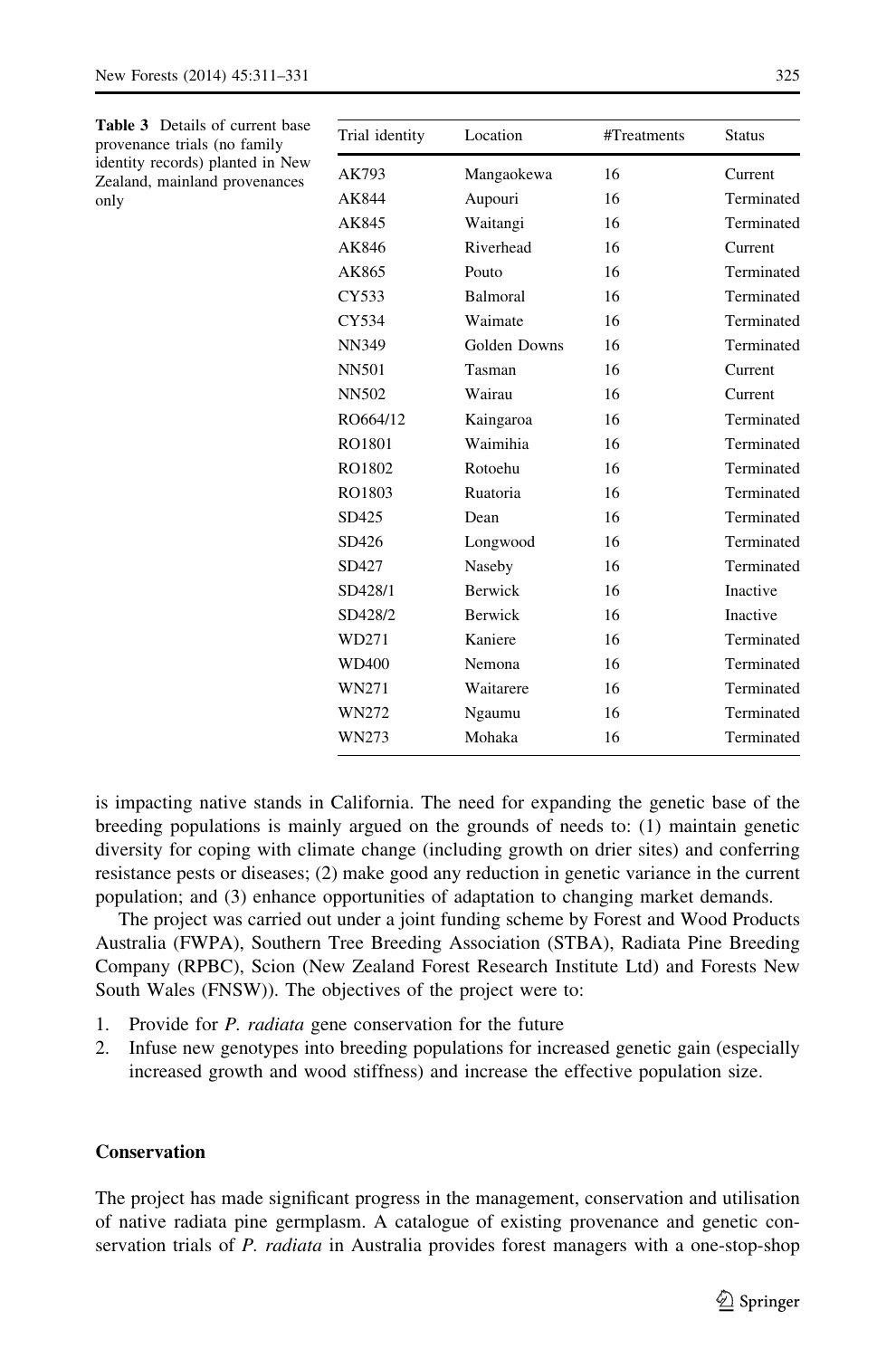that lists details of trial establishment, location, owners and collaborators of the trials, and proposed schedule of measures recommended for each trial, including possible prolonging of rotations and collecting seed at time of harvesting the trees. Large amounts of seed from all five provenances were collected from ex situ provenance large block plantings and are being kept in cold storage for long-term future use, while some genetic material is being used to establish second-generation gene-conservation plantings at different sites in Australia and New Zealand to ensure continued evolution and long-term genetic security. However, these populations are likely to diverge from the native stands. The conservation plantings at different locations in Australia and New Zealand offer the most secure gene conservation of all five populations. Pollen collected from multiple trees across all provenances will be used for controlled crosses in order to increase genetic diversity. The strategy should conserve not only existing genetic diversity, but enhance the genetic base needed to adapt to changing environments and market demands.

#### **Utilisation**

A comprehensive and large-scale genetic analysis of growth-, tree-form and wood-quality traits derived from the 1978 'Eldridge collection' trials showed that was abundant genetic variation in these populations and provide an opportunity for breeding programs to select superior trees for solid-wood products that will combine superior growth with desirable wood traits (Gapare et al. [2011,](#page-17-0) [2012a](#page-18-0), [b\)](#page-18-0). For example, progeny of 10 unrelated parents ranked above control seed lots from the older open-pollinated seed-orchard stock for DBH growth in New Zealand, and would be potential candidates for infusion. This result fitted very well with the RPBC breeding strategy which recommended infusion of 10 unrelated parents from the native population selections from the 1978 'Eldridge' collection (Dungey et al. [2009\)](#page-17-0). The selected parents are now being progeny-tested as part of 500 selections in the breeding-population trials. The 10 parents comprised six unrelated families from Monterey, one from Cambria and one from Año Nuevo, which all ranked above a control seedlot rated at GF14 (represents Growth and Form of older open-pollinated seed orchard stock) (see Fig 2 in Gapare et al. [2011](#page-17-0)). Two additional families from Monterey ranked just below GF14. The best individual trees from those 10 unrelated families would be potential candidates for infusion in line with the current breeding strategy.

The analysis of data on growth- and wood-quality traits for the Australia trials showed significant differences in wood properties among provenances, families and/or individual trees. This provided an opportunity for breeding programs to select superior trees for solidwood products that will combine superior growth with desirable wood traits. The results from these analyses, including trial-specific estimates of additive genetic, and error variances, and between-trait correlations, were entered into  $DATAPLAN^{\circledcirc}$  (Powell et al. [2004](#page-19-0)) for TREEPLAN<sup>®</sup> runs by STBA to estimate individual-tree breeding values (McRae et al. [2003\)](#page-19-0). The estimated breeding values were used to select elite trees for grafting into seed orchards. A total of 210 elite trees representing all five provenances of P. radiata were selected for possible infusion into existing breeding populations in Australia. The scions collected from the elite trees were grafted into the national genetic resource centre arboreta in South Australia for conservation and use in a controlled crossing program in order to increase genetic diversity. The infusion of the selected germplasm would extend the future responses to selection by contributing favourable genes not present in the existing breeding populations. For example, unique genes in the Guadalupe, Cedros and Cambria populations which are currently not in the breeding populations will now be included in the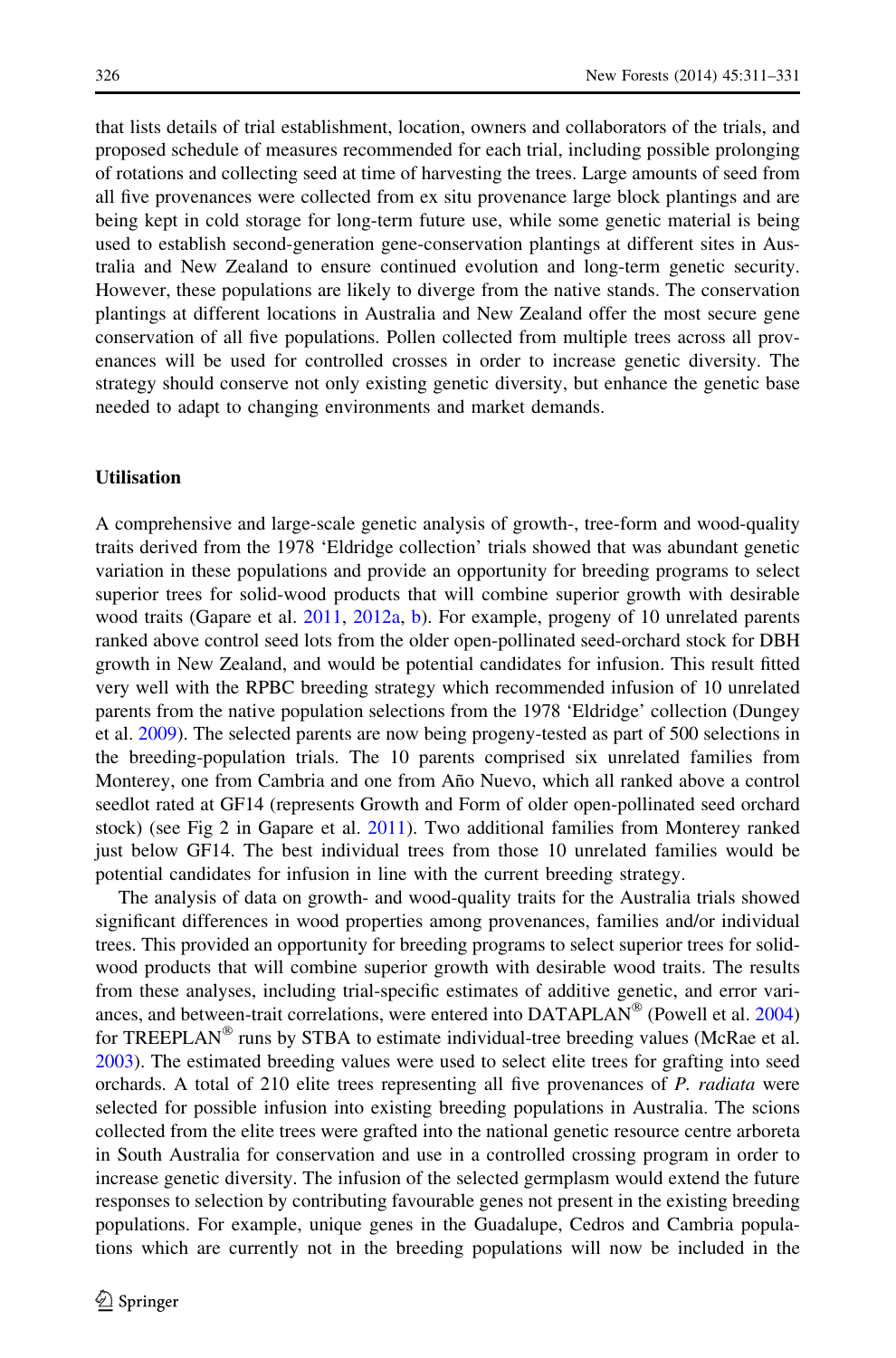<span id="page-16-0"></span>breeding populations and enable genetic adaptation to projected future environments (e.g. adaptation to climate change, pests and disease resistance).

Acknowledgments The author acknowledges the IUFRO Working Group 2.02.20, the organising committee and sponsors of the conference on Breeding and Genetic Resources of Southern US and Mexican Pines for inviting and meeting the costs of my trip to the conference. I also acknowledge CSIRO for meeting some of the costs of this work. Drs Harry Wu and Colin Matheson for their invaluable input into genetics of radiata pine. I appreciate with thanks to my colleague, Dr. Milos Ivković for his assistance in the preparation of the presentation I delivered at the conference. Also, thanks are extended to a large number of people who assisted at various stages of the presented case study, backdating to 1978. We extend special gratitude to our colleague, the late Dr. K. G. Eldridge for his efforts and vision on gene conservation and utilisation of radiata pine genetic resources. Special thanks extended to Dr. Rowland Burdon for very constructive suggestions and edits on some aspects of the case study drawn from published manuscripts and his invaluable suggestions to an earlier version of this paper. Dr. William Dvorak (Guest Editor) is also thanked for his invaluable comments and suggestions which greatly improved the manuscript.

## **References**

Avise JC (2010) Perspective: conservation genetics enters the genomics era. Conserv Genet 11:665–669 Bannister MH (1959) Artificial selection and Pinus radiata. NZ J For 8:69–90

- Barrett RL, Mullin LJ (1968) A review of introductions of forest trees in Rhodesia. Research Bulletin No. 1. Rhodesia Forestry Commission
- Boardman R, McGuire DO (1997) Responses of *Pinus radiata* provenances near the warmth-dry limit of their potential range in a Mediterranean-type climate. In: RD Burdon RD, Moore JM (eds) IUFRO'97 Genetics of Radiata Pine: proceedings of NZFRI—IUFRO Conference, December 1–4, and Workshop December 5 1997, Rotorua, NZ. New Zealand Forest Research Institute, FRI Bull. No. 203, pp 62–9
- Boffa JM, Petri L, Amaral W (2000) In situ conservation, genetic management and sustainable use of tropical forests: IPGRI's research agenda. In: Krishnapillay B et al (eds) Forests and society: the role of research: XXI IUFRO World Congress, 7–12 August 2000 Kuala Lumpur Malaysia, vol 1. Sub-plenary sessions. International Union of Forest Research Organizations, Vienna
- Brasier CM (2001) Rapid evolution of introduced plant pathogens via interspecific hybridization. Bioscience 51:123–133
- Brown AHD (1989) Core collections: a practical approach to genetic resources management. Genome 31:818–824
- Brown AHD, Hardner CM (2000) Sampling the gene pools of forest trees for ex situ conservation. In: Young A, Boshier D, Boyle T (eds) Forest conservation genetics: principles and practice. CSIRO Publishing, Collingwood
- Bulman LS, Gadgil PD, Kershaw DJ, Ray JW (2004) Assessment and control of Dothistroma needle-blight. New Zealand Forest Research Insitute, Rotorua, New Zealand. For Res Bull 229
- Burdon RD (1992) Genetic survey of Pinus radiata. 9: general discussion and implications for genetic management. New Zealand J For Sci 22:274–298
- Burdon RD (1995) Strategies for exploitation of base populations. In: Potts MM, Borralho NMG, Reid JB, Cromer RN, Tibbits WN, Raymond CA (eds) Eucalypt plantations: improving fiber yield and quality. Proceedings of the CRC-IUFRO conference Hobart, 19–24 Feb. CRC for Temperate Hardwood Forestry, Hobart, pp 146–151
- Burdon RD (1997) Genetic diversity for the future: conservation or creation and capture? In: Burdon RD, Moore JM (eds) Proceedings of the NZFRI—IUFRO conference: IUFRO'97 genetics of radiata pine, 1–4 December 1997, Rotorua, NZ. New Zealand Forest Research Institute, FRI Bull. No. 203, pp 237–246
- Burdon RD (2010) Conservation and management of potentially resistant germplasm: a key but easily neglected part of a robust biosecurity strategy. NZ J For Sci 40:115–122
- Burdon RD, Wilcox PL (2007) Population management: potential impacts of advances in genomics. New For 34:187–206
- Burdon RD, Broekhuizen P, Zabkiewicz JA (1997a) Comparison of native population and New Zealand land-race samples of Pinus radiata using cortical oleoresin monoterpenes. In: Burdon RD, Moore JM (eds) IUFRO'97 Genetics of radiata pine: proceedings of NZFRI—IUFRO Conference, December 1–4, and Workshop December 5 1997, Rotorua, NZ. New Zealand Forest Research Institute, FRI Bull. No. 203, pp 50–56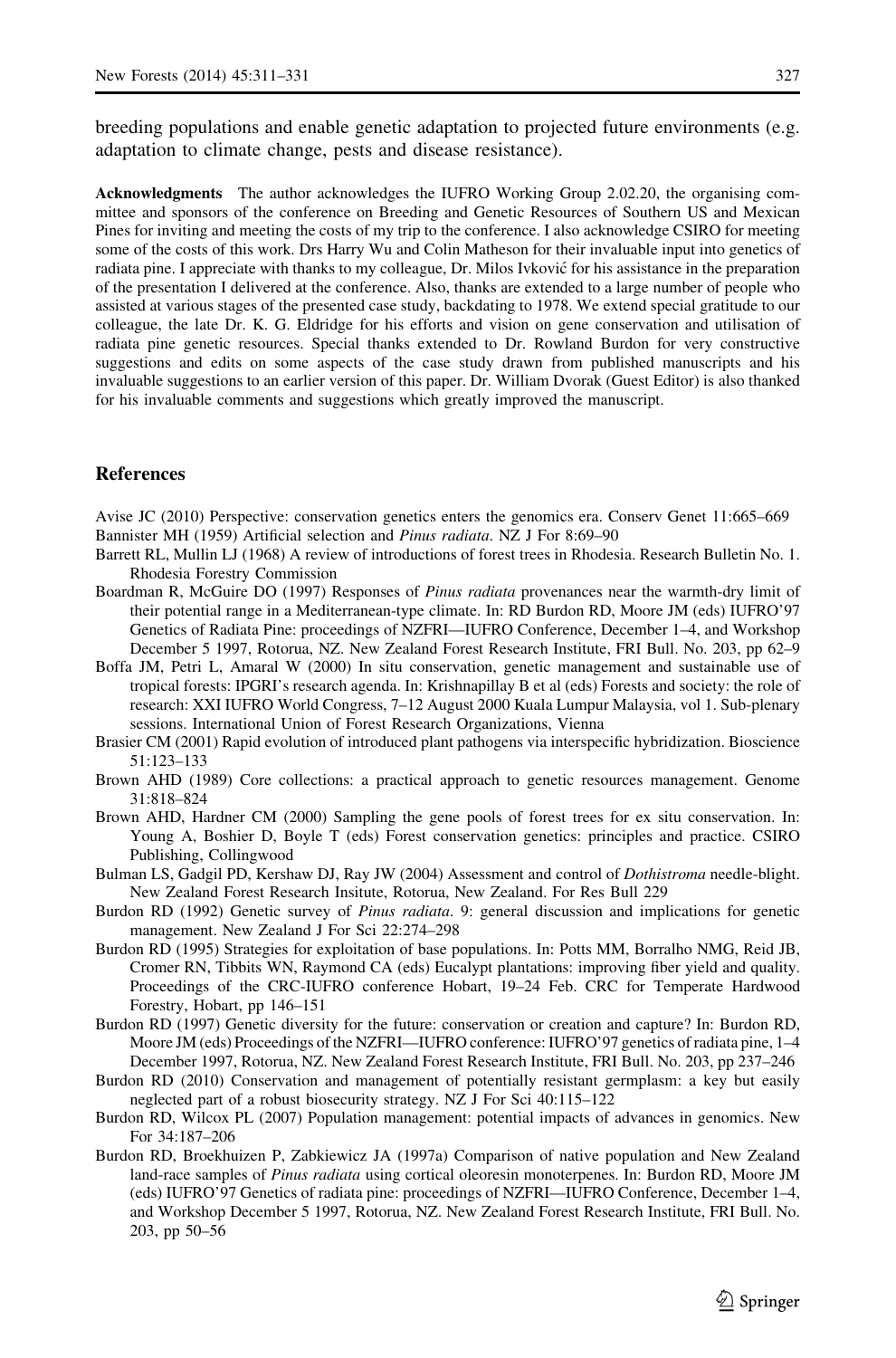- <span id="page-17-0"></span>Burdon RD, Firth A, Low CB, Miller MA (1997b) Native provenances of Pinus radiata in New Zealand: performance and potential. NZ J For Sci 41(4):32–36
- Burdon RD, Firth A, Low CB, Miller MA (1998) Multi-site provenance trials of Pinus radiata in New Zealand. FAO, Rome, Forest Genetic Resources No. 26, pp 3–8
- Burdon RD, Carson MJ, Shelbourne CJA (2008) Achievements in forest tree improvement in Australia and New Zealand 10. Pinus radiata in New Zealand. Aust For 71:263–279
- Burley J (2001) Climate change can intensify biotic risks. Can J For Res 31:561–565
- Camcore (2008) Progress in hybrid testing. Camcore Annual Report 2008. College of natural resources. North Carolina State University, Raleigh, NC, United States. pp 43–44
- Camcore (2010) Progress in pine hybrid testing. In: Camcore annual report 2010. Department of Forestry and Environmental Resources, North Carolina State University, Raleigh
- Cook DC, Matheson AC (2008) An estimate of the potential economic impact of pine pitch canker in Australia. Aust For 7:107–112
- Coutinho TA, Steenkamp ET, Mongwaketsi K, Wilmot M, Wingfield MJ (2007) First outbreak of pitch canker in a South African pine plantation. Aust Plant Pathol 36:256–261
- Cumbie WP, Eckert A, Wegrzyn J, Whetten R, Neale D, Goldfarb B (2011) Association genetics of carbon isotope discrimination, height and foliar nitrogen in a natural population of Pinus taeda L. Hered 107:106–114. doi:[10.1038/hdy.2010.168](http://dx.doi.org/10.1038/hdy.2010.168)
- Dillon SK, Nolan M, Li W, Bell C, Wu HX, Southerton SG (2010) Allelic variation in cell wall candidate genes affecting solid wood properties in natural populations and land races of Pinus radiata. Genetics 185:1477–1487
- Dungey HS, Brawner JT, Burger F, Carson M, Henson M, Jefferson P, Matheson AC (2009) A new breeding strategy for Pinus radiata in New Zealand and New South Wales. Silvae Genet 58:28–38
- Durán A, Gryzenhout M, Slippers B, Ahumada R, Rotella A, Flores F, Wingfield BD, Wingfield MJ (2008) Phytophthora pinifolia sp. nov. associated with a serious needle disease of Pinus radiata in Chile. Plant Pathol 57:715–727
- Dvorak WS (2012) The strategic importance of applied tree conservation programs to the forest industry in South Africa. South For 74(1):1–6
- Eckert AJ, van Heerwaarden J, Wegrzyn JL, Nelson CD, Ross-Ibarra J, González-Martínez SC, Neale DB (2010) Patterns of population structure and environmental associations to aridity across the range of loblolly pine (Pinus taeda L., Pinaceae). Genetics 185:969–982
- Eldridge KG (1978) Refreshing the genetic resources of radiata pine plantations. In: Division of Forest Research: Genetics Section Report Number 7 CSIRO, pp 1–120
- Eldridge KG (1997) Genetic resources of radiata pine in New Zealand and Australia. In: Burdon RD, Moore JM (eds) IUFRO '97 Genetics of Radiata Pine: proceedings of NZFRI – IUFRO Conference, December 1–4, and Workshop December 5 1997, Rotorua, NZ. New Zealand Forest Research Institute, FRI Bull. No. 203, pp 26–41
- Ezard THG, Travis JMT (2006) The impact of habitat loss and fragmentation on genetic drift and fixation time. Oikos 114:367–375
- Failing L, Gregory R (2003) Ten common mistakes in designing biodiversity indicators for forest policy. J Environ Manag 68:121–132
- Falkenhagen E (1991) Provenance variation in Pinus radiata at six sites in South Africa. Silvae Genet 40:41–50
- FAO (Food and Agriculture Organization) (2006) Global forest resources assessment 2005—progress towards sustainable forest management. FAO, Rome. Available from [http://www.fao.org/forestry/](http://www.fao.org/forestry/index.jsp) [index.jsp.](http://www.fao.org/forestry/index.jsp) Accessed Feb 2007
- Forde MB (1964) Variation in natural populations of *Pinus radiata* in California. I. Sampling methods and branch characteristics. NZ J Bot 2:213–236
- Frankham R (2010) Where are we in conservation genetics and where do we need to go? Conserv Genet 11:661–663
- Frankham R, Briscoe DA, Ballou JD (2002) Introduction to conservation genetics. Cambridge University Press, Cambridge
- Gapare WJ, Aitken SN, Ritland CE (2005) Genetic diversity of core and peripheral Sitka spruce (Picea sitchensis (Bong.) Carr) populations: implications for conservation of widespread species. Biol Conser 123:113–123
- Gapare WJ, Baltunis BS, Ivkovich M, Low CB, Jefferson P, Wu HX (2011) Performance differences among ex situ native-provenance collections of Pinus radiata D. Don. 1: potential for infusion into breeding populations in Australia and New Zealand. Tree Genet Genomes 7:409–419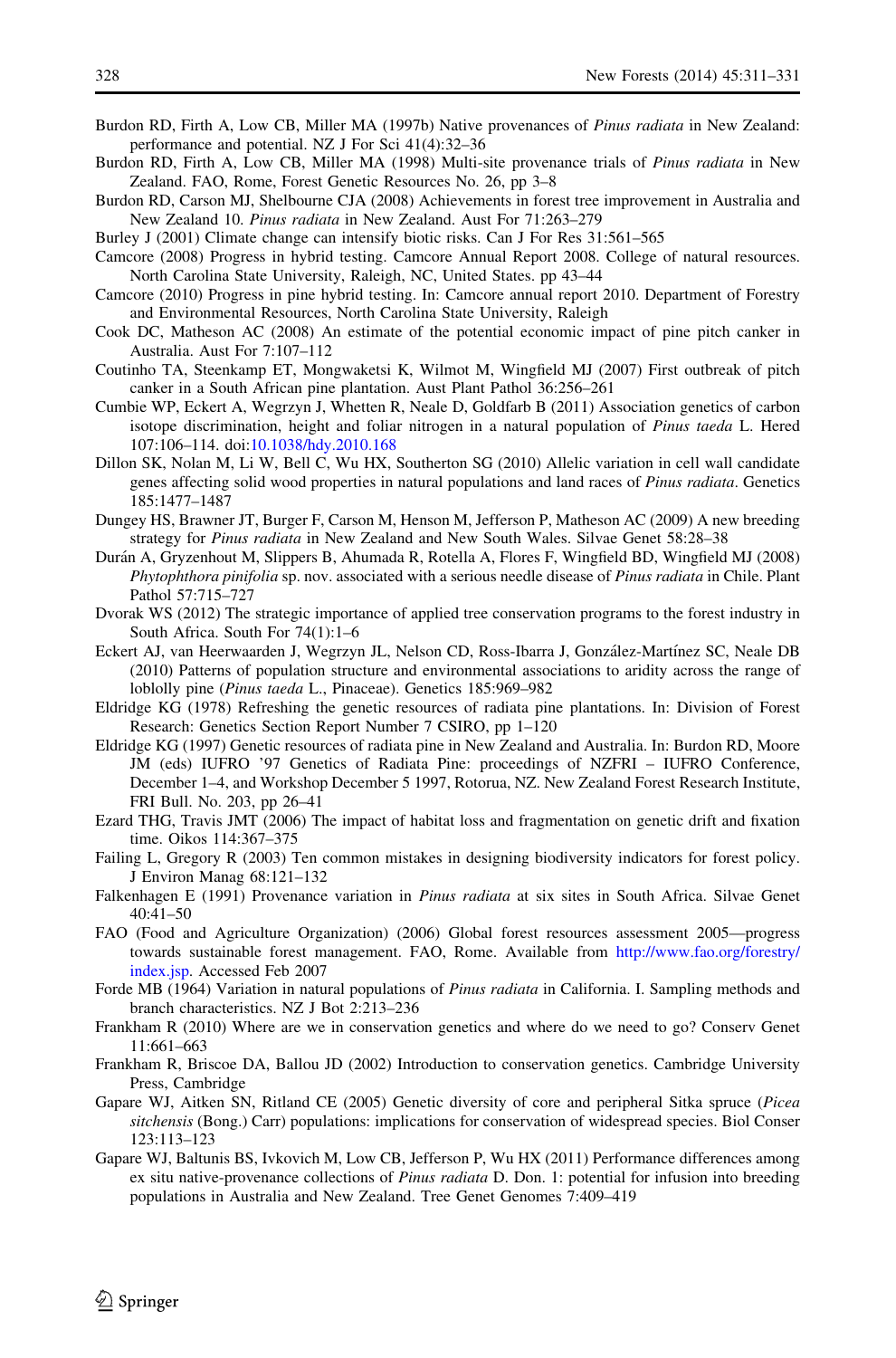- <span id="page-18-0"></span>Gapare WJ, Ivkovich M, Dutkowski GW, Spencer DJ, Buxton P, Wu HX (2012a) Genetic parameters and provenance variation of Pinus radiata D. Don. 'Eldridge collection' in Australia 2: wood properties. Tree Genet Genomes 8:391–407. doi:[10.1007/s11295-011-0449-4](http://dx.doi.org/10.1007/s11295-011-0449-4)
- Gapare WJ, Ivkovich M, Dillon SK, Chen F, Evans R, Wu HX (2012b) Genetic parameters and provenance variation of Pinus radiata D. Don. 'Eldridge collection' in Australia 1: growth and form traits. Tree Genet Genomes 8:895–910. doi[:10.1007/s11295-012-0475-x](http://dx.doi.org/10.1007/s11295-012-0475-x)
- Garnier-Géré PH, Ades PK (2001) Environmental surrogates for predicting and conserving adaptive genetic variability in tree species. Conserv Biol 15:1632–1644
- Geburek T, Konrad H (2008) Why the conservation of forest genetic resources has not worked. Conser Biol 22:267–274
- Geist HJ, Lambin EF (2002) Proximate causes and underlying driving forces of tropical deforestation. Bioscience 53:143–150
- González-Martínez SC, Wheeler NC, Ersoz E, Nelson CD, Neale DB (2007) Association genetics in Pinus taeda L. I. Wood Prop Traits Genet 175:399–499
- González-Martínez SC, Huber D, Ersoz E, Davis JM, Neale DB (2008) Association genetics in Pinus taeda L. II. Carbon isotope discrimination. Hered 101:19–26
- Goss EM, Cardenas ME, Myers K, Forbes GA, Fry WE, Restrepo S, Grunwald NJ (2011) The plant pathogen Phytophthora andina emerged via hybridization of an unknown Phytophthora species and the Irish potato famine pathogen P. infestans. PLoS ONE 6(9):e24543. doi[:10.1371/journal.pone.](http://dx.doi.org/10.1371/journal.pone.0024543) [0024543](http://dx.doi.org/10.1371/journal.pone.0024543)
- Hein L, Gatzweiler F (2006) The economic value of coffee (Coffea arabica) genetic resources. Ecol Econom 60:176–185
- Hodge GR, Dvorak WS (2012) Growth potential and genetic parameters of four Mesoamerican pines planted in the Southern Hemisphere. South For 74:27–49
- Hood JV, Libby WJ (1980) A clonal study of intrapsecific variability in radiata pine. I. cold and animal damage. Aust For Res 10:9–20
- Hu XS, Li BL (2002) Linking evolutionary quantitative genetics to the conservation of genetic resources in natural forest populations. Silvae Genet 51:177–183
- Ivkovic´ M, Gapare WJ, Wharton T, Jovanovic T, Elms S, McRae TA, Wu HX (2010) Incorporating risk into economic breeding objective for radiata pine in Australia. Aust For 73:265–278
- Jayawichrama KJS, Balocchi C (1993) Growth and form of provenances of Pinus radiata in Chile. Aust For 56:172–178
- Johnson IG, Ades PK, Eldridge KG (1997) Growth of natural Californian provenances of Pinus radiata in New South Wales, Australia. NZ J For Sci 27:23–38
- Johnson IG, Cotterill IM, Raymond CA, Henson M (2008) Half a century of radiata pine improvement in NSW. NZ J For Sci 52:7–13
- Kanzler A, Payn K, Nel A (2012) Performance of two Pinus patula hybrids in southern Africa. South For 74:19–25
- Karhu A, Hurme P, Karjalainen M, Karvonen P, Karkkainen K, Neale D, Savolainen O (1996) Do molecular markers reflect patterns of differentiation in adaptive traits in conifers? Theor Appl Genet 93:215–221
- Kjaer ED, Amaral W, Yanchuk AD and Graudal L. (2004) Strategies for conservation of forest genetic resources. In: Forest genetic resources: conservation and management, vol 1. Overview, concepts and some systematic approaches. IPGRI, Rome, Italy, pp 4–24
- Koshy MP, Namkoong G, Kageyama P, Stella A, Gandara F and Neves do Amaral WA (2002) Decisionmaking strategies for conservation and use of forest genetic resources. In Engels JMM, Ramantha Rao V, Brown AHD, Jackson MT (eds) Managing plant genetic diversity. International Plant Genetic Resources Institute, Rome, and CABI, Wallingford
- Laarman JG, Dvorak WS (1988) Financial feasibility of participating in an international seed cooperative for tropical pines. New For 2:161–172
- Ledig TF, Vargas-Hernández JJ, Johnsen KH (1998) The conservation of forest genetic resources. J For 96:32–42
- Leibing C, van Zonneveld M, Jarvis A, Dvorak WS (2009) Adaptation of tropical and subtropical pine plantation forestry to climate change: realignment of Pinus patula and Pinus tecunumanii genotypes to 2020 planting site climates. Scan J For Res 24:483–493
- Leibing C, Signer J, van Zonneveld M, Jarvis A, Dvorak WS (2013) Selection of provenances to adapt tropical pine forestry to climate change on the basis of climate analogs. Forests 4:155–178. doi:[10.](http://dx.doi.org/10.3390/f4010155) [3390/f4010155](http://dx.doi.org/10.3390/f4010155)
- Leimu R, Mutikainen P, Koricheva J, Fischer M (2006) How general are positive relationships between plant population size, fitness, and genetic variation? J Ecol 94:942–952
- Matziris DI (1995) Provenance variation of Pinus radiata in Greece. Silvae Genet 44:88–95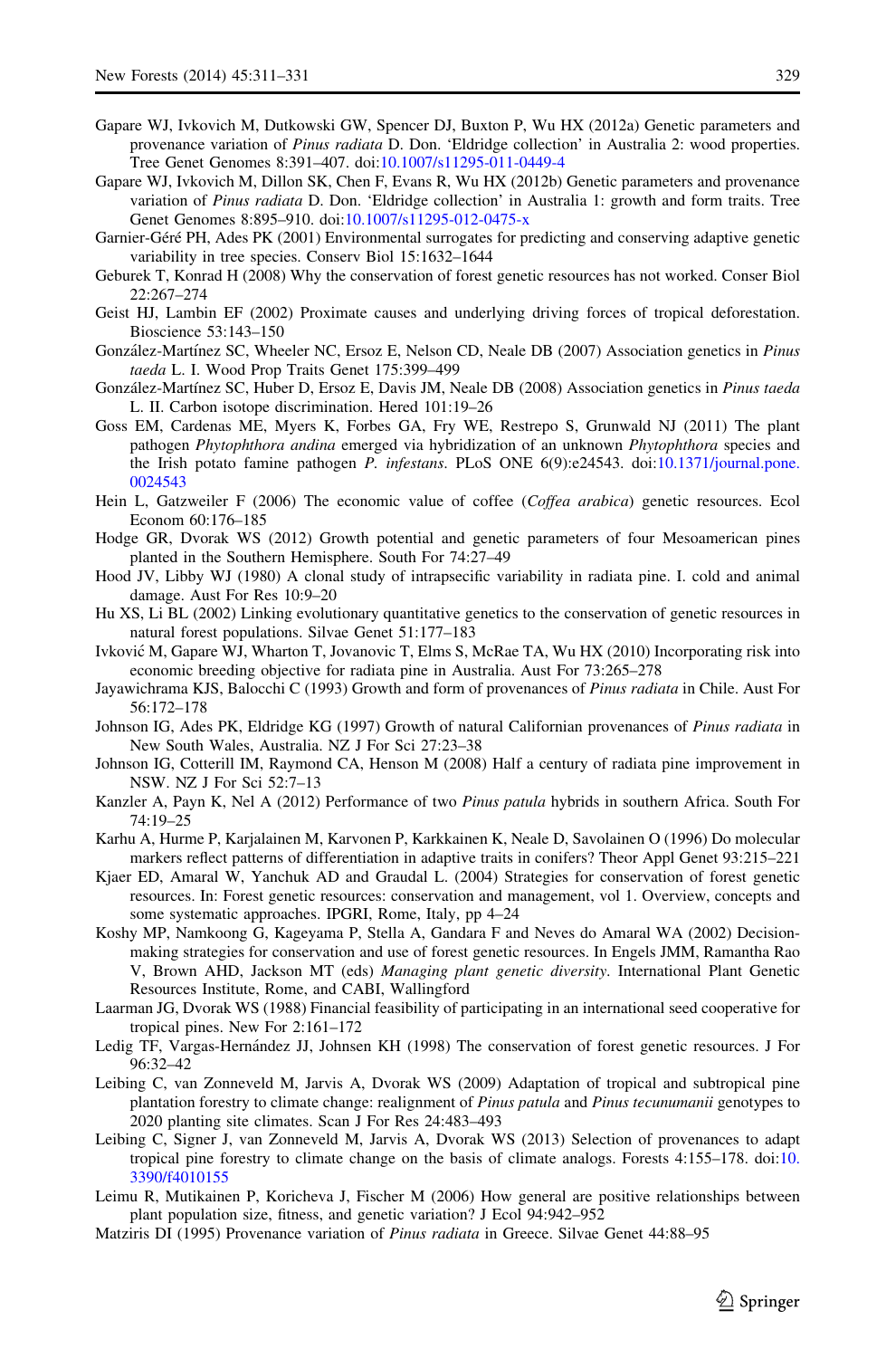- <span id="page-19-0"></span>McKenney D, Pedlar J, O'Neill G (2009) Climate change and forest seed zones: past trends, future prospects and challenges to ponder. For Chron 85:258–266
- McNeely JA, Vorhies F (2000) Economics and conserving forest genetic diversity. In: Young A, Boshier D, Boyle T (eds) Forest conservation genetics—principles and practice. CSIRO Publishing, Collinwood, Vic, Australia pp 253–262
- McRae TA, Apiolaza LA, Dutkowski GW, Kerr RJ, Pilbeam DJ, Powell MB, Tier B (2003) TREE-PLAN<sup>®</sup>—a genetic evaluation system for forest trees. In: proceedings 27th Biennial Southern Forest Tree Improvement Conference Stillwater, Oklahoma, USA 24–27 June 2003
- Merilä J, Crnokrak P (2001) Comparison of genetic differentiation at marker loci and quantitative traits. J Evol Bio 14:892–903
- Mitchell RG, Steenkamp ET, Coutinho TA, Wingfield MJ (2011) The pitch canker fungus: implications for South African forestry. South For 73:1–13
- Moran G, Bell C (1987) The origin and genetic diversity of *Pinus radiata* in Australia. Theor Appl Genet 73:616–622
- Namroud MC, Beaulieu J, Juge N, Laroche J, Bousquet J (2008) Scanning the genome for gene single nucleotide polymorphisms involved in adaptive population differentiation in white spruce. Mol Ecol 17:3599–3613
- Neale DB, Savolainen O (2004) Association genetics of complex traits in conifers. Trends Plant Sci 9:325–330
- Nel A, Kanzler A, Dvorak W (2006) Development of a commercial breeding program for Pinus tecunumanii in South Africa. In: Isik, F I (ed) proceedings of the IUFRO Division 2 joint conference: low input breeding and conservation of forest genetic resources: Antalya, 9–13 October 2006, pp 158–161
- Nyoka IB, Gapare WJ, Mangezi T, Mhongwe J, Maruzane D, Barnes RD (1996) The Forest Genetics Programme in Zimbabwe Part1. plan of work for 1996/97 Zimbabwe Forest Research Centre, Harare, 198 pp
- Oberbauer T (2006) La Vegetacion de isla Guadalupe.Entonces Y Ahora. Gaceta Ecologica 081. Instituto Nacional de Ecologia. Distrito Federal, Mexico pp 47–58
- Otto S, Whitlock M (1997) The probability of fixation in populations of changing size. Genetics 146:723–733

Powell MB, McRae TA, Wu HX, Dutkowski GW, Pilbeam DJ (2004) Breeding strategy for Pinus radiata in Australia. 2004 IUFRO Joint Conference of Division 2: Forest Genetics and Tree Breeding in the Age of Genomics: progress and Future. Charleston, South Carolina, USA, 1–5 November, 2004, pp 308–18

Raymond CA, Henson M (2009) Genetic variation within the native provenances of Pinus radiata D. Don. 1. Growth and form to age 26 years. Silvae Genet 58:242–252

Reed DH, Frankham R (2003) Correlation between fitness and genetic diversity. Conserv Biol 17:230–237

- Reeser PW, Sutton W, Hansen EM (2013) Phytophthora pluvialis, a new species from mixed tanoak-Douglas-fir forests of western Oregon, U.S.A. North American Fungi 8:1–8
- Rogers DL (2002) In situ genetic conservation of Monterey pine (Pinus radiata D. Don): information and recommendations genetic resources conservation program, report no 26. University of California, Davis, CA
- Rogers DL (2004) In situ genetic conservation of a naturally restricted and commercially widespread species, Pinus radiata. For Ecol Manag 197:311–322
- Roux J (2007) Further outbreaks of pitch canker in South Africa. [http://www.fabinet.up.ac.za/tpcp/pitch\\_](http://www.fabinet.up.ac.za/tpcp/pitch_canker_mature_trees) [canker\\_mature\\_trees](http://www.fabinet.up.ac.za/tpcp/pitch_canker_mature_trees)
- Scherm H, Coakley SM (2003) Plant pathogens in a changing world. Aust Plant Pathol 32:157–165
- Schmidt RA (1998) Fusiform rust disease of southern pines: biology, ecology, and management. Bulletin (Tech.) no. 903. University of Florida, Agricultural Experiment Station, Institute of Food and Agricultural Sciences, Gainesville
- Shumeta Z, Urgessa K, Kebebeew Z (2012) Analysis of market chains of forest coffee in Southwest Ethiopia. Acad J Plant Sci 5:28–39
- Spittlehouse DL, Stewart RG (2003) Adaptation to climate change in forest management. BC J Ecosyst Manag 4:1–11
- St. Clair JB, Howe GT (2011) Strategies for conserving forest genetic resources in the face of climate change. Turk J Bot 35:403–409
- Toplu F, Tunctaner K, Tulukcu M (1987) Investigation on growth and resistance to European shoot moth (Evetria buoliana Schiff.) of radiata pine (Pinus radiata D. Don) origins in Kocaeli Peninsula. Poplar and Fast-growing Exotic Forest Trees Research Institute, Turkey, Annual Bulletin No 23:13–27
- van Zonneveld MJ, Jarvis A, Dvorak W, Lema G, Leibing C (2009) Climate change impact predictions on Pinus patula and Pinus tecunumanii populations in Mexico and Central America. For Ecol Manag 257:1566–1576